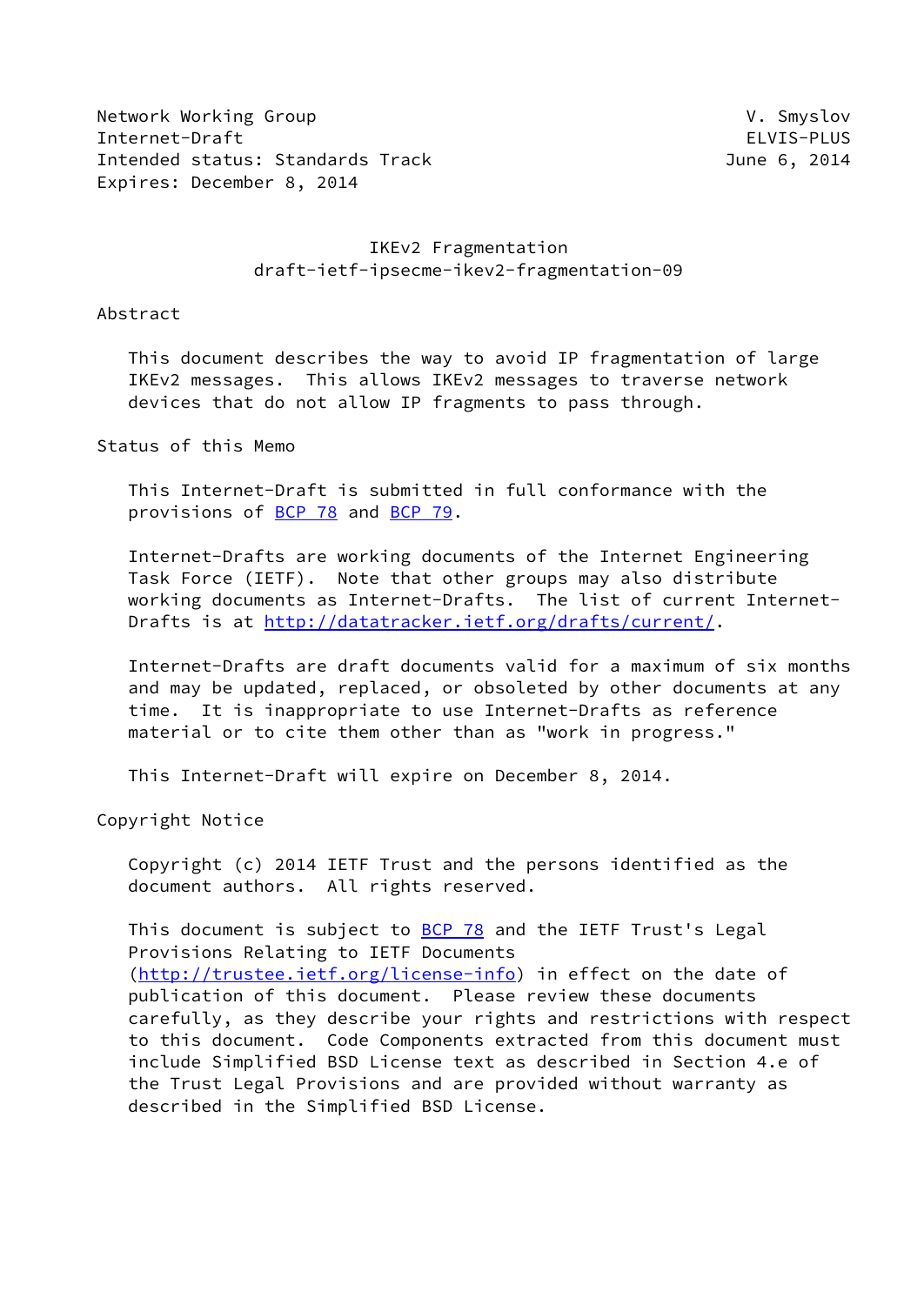# Internet-Draft IKEv2 Fragmentation June 2014

# Table of Contents

| 1.1.                                                                                                         |  |  |
|--------------------------------------------------------------------------------------------------------------|--|--|
| Proposed solution $\ldots \ldots \ldots \ldots \ldots \ldots \ldots$<br>1.2.                                 |  |  |
| Conventions Used in This Document $\frac{4}{5}$<br>1.3.                                                      |  |  |
|                                                                                                              |  |  |
| 2.1.                                                                                                         |  |  |
|                                                                                                              |  |  |
|                                                                                                              |  |  |
| Using IKE Fragmentation 6<br>2.4.                                                                            |  |  |
|                                                                                                              |  |  |
| $2.5.1$ . Selecting Fragment Size 9                                                                          |  |  |
|                                                                                                              |  |  |
| 2.5.3. Fragmenting Messages containing unprotected                                                           |  |  |
|                                                                                                              |  |  |
| $2.6$ . Receiving IKE Fragment Message 12                                                                    |  |  |
| $2.6.1$ . Replay Detection and Retransmissions 14                                                            |  |  |
| Interaction with other IKE extensions 15<br>3.                                                               |  |  |
| $\overline{4}$ .                                                                                             |  |  |
| $\overline{5}$ .<br>Security Considerations $\ldots \ldots \ldots \ldots \ldots \ldots \ldots \frac{17}{17}$ |  |  |
| 6.                                                                                                           |  |  |
| $\mathbf{I}$ .                                                                                               |  |  |
| 8.                                                                                                           |  |  |
| 8.1. Normative References 20                                                                                 |  |  |
| 8.2. Informative References 20                                                                               |  |  |
| Appendix A. Design rationale 22                                                                              |  |  |
| Appendix B. Correlation between IP Datagram size and                                                         |  |  |
| Encrypted Payload content size $\cdots$ 23                                                                   |  |  |
|                                                                                                              |  |  |
|                                                                                                              |  |  |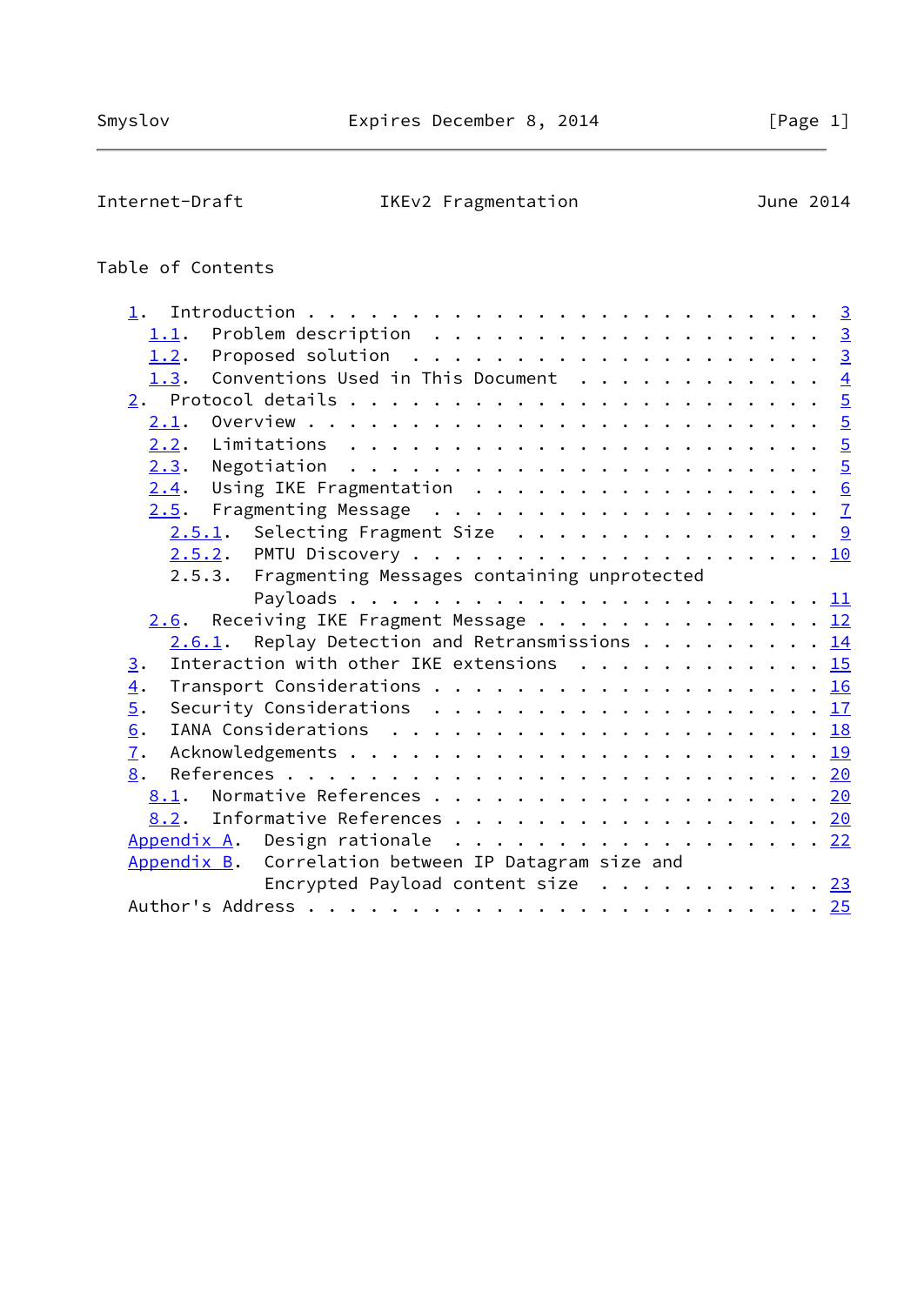Smyslov **Expires December 8, 2014** [Page 2]

<span id="page-2-1"></span>

Internet-Draft IKEv2 Fragmentation June 2014

- <span id="page-2-0"></span>[1](#page-2-0). Introduction
- <span id="page-2-2"></span>[1.1](#page-2-2). Problem description

 The Internet Key Exchange Protocol version 2 (IKEv2), specified in [\[IKEv2](#page-21-4)], uses UDP as a transport for its messages. Most IKEv2 messages are relatively small, usually below several hundred bytes. Noticeable exception is IKE\_AUTH Exchange, which requires fairly large messages, up to several kBytes, especially when certificates are transferred. When IKE message size exceeds path MTU, it gets fragmented by IP level. The problem is that some network devices, specifically some NAT boxes, do not allow IP fragments to pass through. This apparently blocks IKE communication and, therefore, prevents peers from establishing IPsec SA. Section 2 of [\[IKEv2\]](#page-21-4) discusses the impact of IP fragmentation on IKEv2 and acknowledges this problem.

 Widespread deployment of Carrier-Grade NATs (CGN) introduces new challenges. [\[RFC6888](https://datatracker.ietf.org/doc/pdf/rfc6888)] describes requirements for CGNs. It states, that CGNs must comply with **Section [11 of \[RFC4787\]](https://datatracker.ietf.org/doc/pdf/rfc4787#section-11)**, which requires NAT to support receiving IP fragments (REQ-14). In real life fulfillment of this requirement creates an additional burden in terms of memory, especially for high-capacity devices, used in CGNs. It was found by people deploying IKE, that more and more ISPs use equipment that drop IP fragments, violating this requirement.

 Security researchers have found and continue to find attack vectors that rely on IP fragmentation. For these reasons, and also articulated in [\[FRAGDROP](#page-22-0)], many network operators filter all IPv6 fragments. Also, the default behavior of many currently deployed firewalls is to discard IPv6 fragments.

In one recent study [\[BLACKHOLES\]](#page-23-2), two researchers utilized a measurement network to measure fragment filtering. They sent packets, fragmented to the minimum MTU of 1280, to 502 IPv6 enabled and reachable probes. They found that during any given trial period,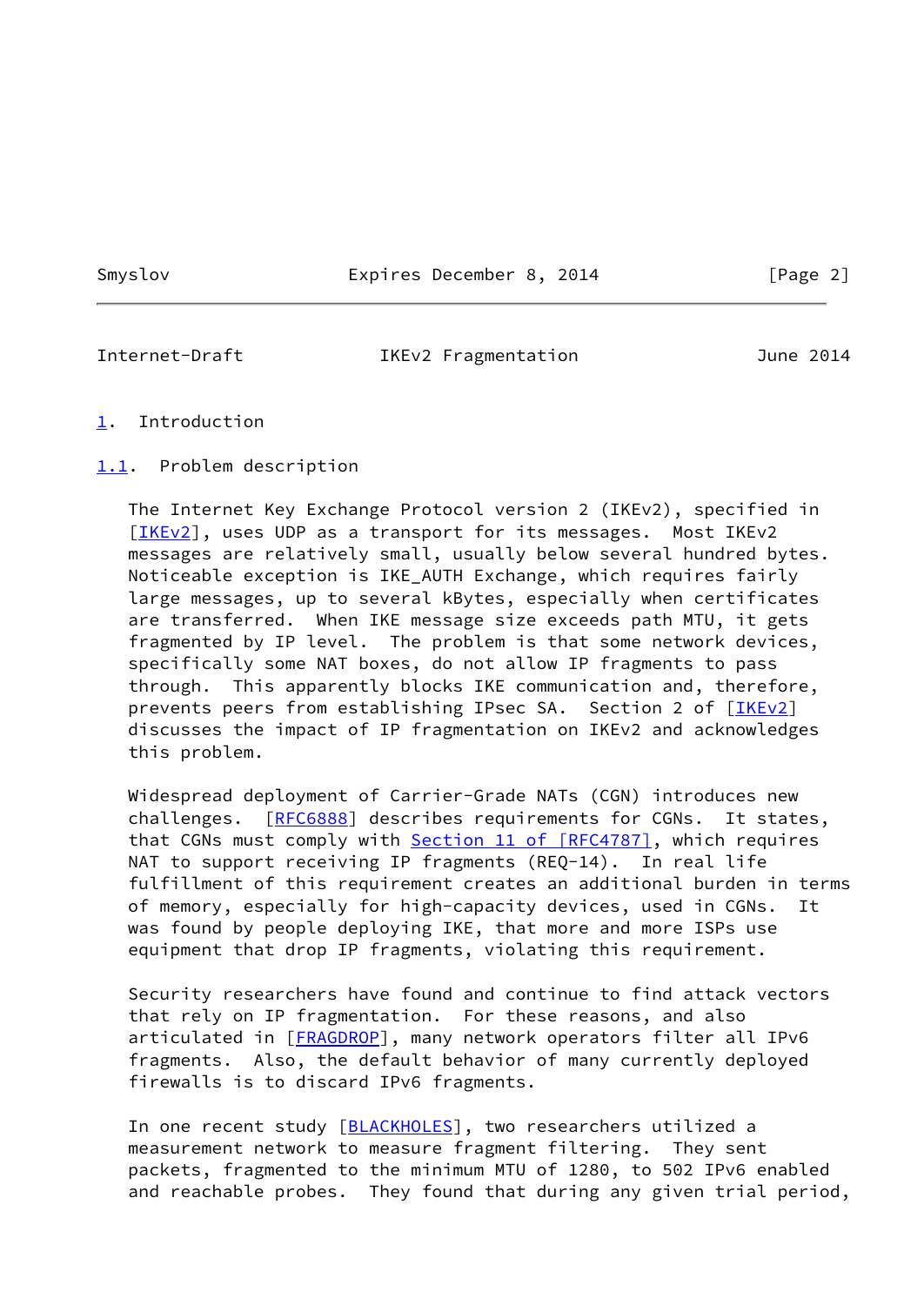ten percent of the probes did not receive fragmented packets.

 Thus this problem is valid for both IPv4 and IPv6 and may be caused either by deficiency of network devices or by operational choice.

<span id="page-3-0"></span>[1.2](#page-3-0). Proposed solution

 The solution to the problem described in this document is to perform fragmentation of large messages by IKEv2 itself, replacing them by series of smaller messages. In this case the resulting IP Datagrams will be small enough so that no fragmentation on IP level will take place.

| Expires December 8, 2014<br>Smyslov | [Page 3] |
|-------------------------------------|----------|
|-------------------------------------|----------|

<span id="page-3-2"></span>Internet-Draft IKEv2 Fragmentation June 2014

 The primary goal of this solution is to allow IKEv2 to operate in environments, that might block IP fragments. This goal does not assume that IP fragmentation should be avoided completely, but only in those cases when it interferes with IKE operations. However this solution could be used to avoid IP fragmentation in all situations where fragmentation within IKE is applicable, as it is recommended in Section [3.2 of \[RFC5405\]](https://datatracker.ietf.org/doc/pdf/rfc5405#section-3.2). Avoiding IP fragmentation would be beneficial for IKEv2 in general. Security Considerations Section of [\[IKEv2](#page-21-4)] mentions exhausting of the IP reassembly buffers as one of the possible attacks on the protocol. In the paper [\[DOSUDPPROT\]](#page-23-3) several aspects of attacks on IKE using IP fragmentation are discussed, and one of the defenses it proposes is to perform fragmentation within IKE similarly to the solution described in this document.

<span id="page-3-1"></span>[1.3](#page-3-1). Conventions Used in This Document

 The key words "MUST", "MUST NOT", "REQUIRED", "SHALL", "SHALL NOT", "SHOULD", "SHOULD NOT", "RECOMMENDED", "MAY", and "OPTIONAL" in this document are to be interpreted as described in [\[RFC2119](https://datatracker.ietf.org/doc/pdf/rfc2119)].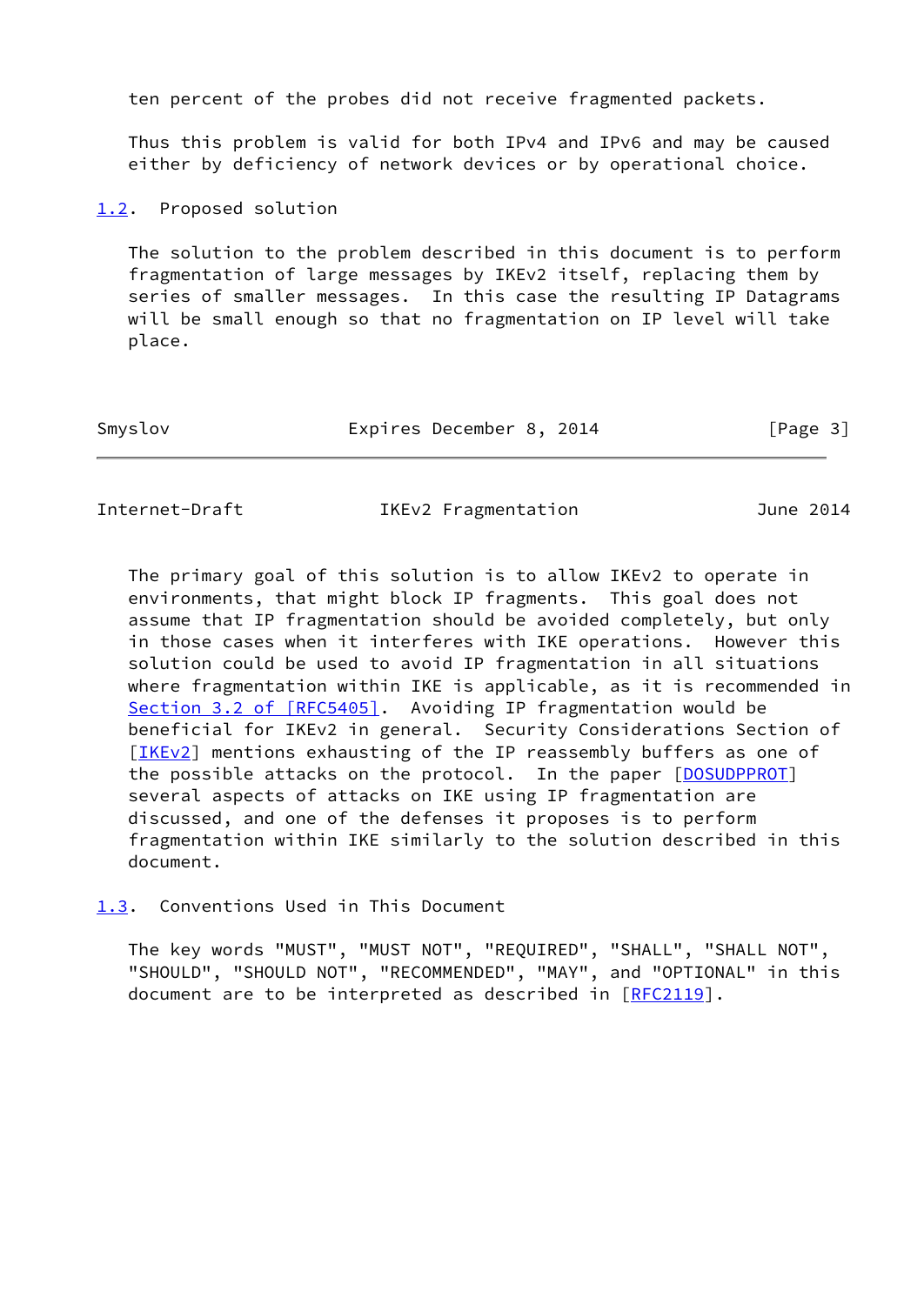Smyslov **Expires December 8, 2014** [Page 4]

<span id="page-4-1"></span>Internet-Draft IKEv2 Fragmentation June 2014

# <span id="page-4-0"></span>[2](#page-4-0). Protocol details

#### <span id="page-4-2"></span>[2.1](#page-4-2). Overview

 The idea of the protocol is to split large IKEv2 message into a set of smaller ones, called IKE Fragment Messages. Fragmentation takes place before the original message is encrypted and authenticated, so that each IKE Fragment Message receives individual protection. On the receiving side IKE Fragment Messages are collected, verified, decrypted and merged together to get the original message before encryption. See [Appendix A](#page-23-0) for design rationale.

# <span id="page-4-3"></span>[2.2](#page-4-3). Limitations

 Since IKE Fragment Messages are cryptographically protected, SK\_a and SK\_e must already be calculated. In general, it means that original message can be fragmented if and only if it contains an Encrypted Payload.

 This implies that messages of the IKE\_SA\_INIT Exchange cannot be fragmented. In most cases this is not a problem because IKE\_SA\_INIT messages are usually small enough to avoid IP fragmentation. But in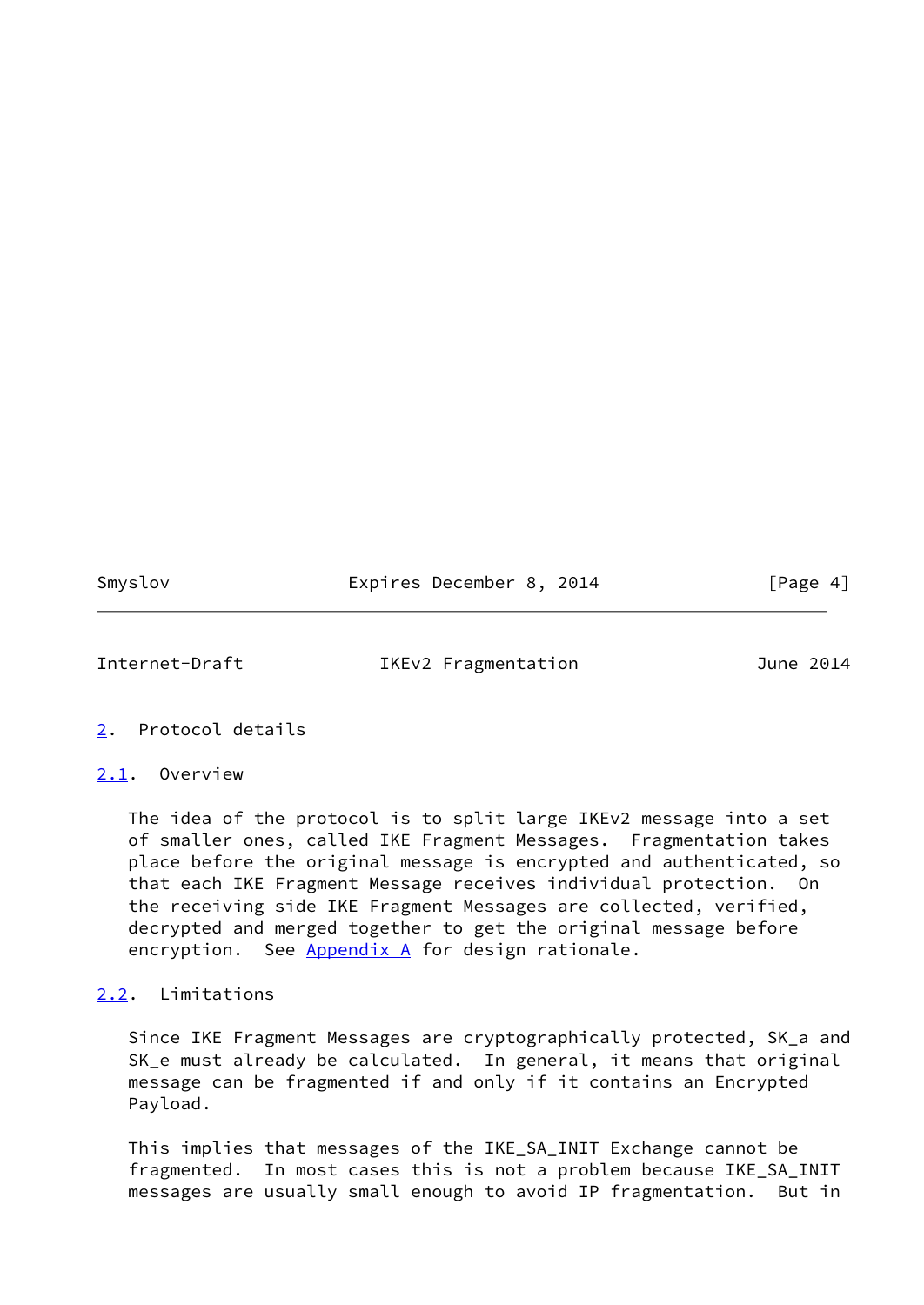some cases (advertising a badly structured long list of algorithms, using large MODP Groups, etc.) these messages may become fairly large and get fragmented by IP level. In this case the described solution will not help.

Among existing IKEv2 extensions, messages of IKE SESSION RESUME Exchange, defined in [\[RFC5723](https://datatracker.ietf.org/doc/pdf/rfc5723)], cannot be fragmented either. See [Section 3](#page-15-0) for details.

 Another limitation is that the minimal size of IP Datagram bearing IKE Fragment Message is about 100 bytes depending on the algorithms employed. According to [\[RFC0791](https://datatracker.ietf.org/doc/pdf/rfc0791)] the minimum IPv4 Datagram size that is guaranteed not to be further fragmented is 68 bytes. So, even the smallest IKE Fragment Messages could be fragmented by IP level in some circumstances. But such extremely small PMTU sizes are very rare in real life.

<span id="page-5-0"></span>[2.3](#page-5-0). Negotiation

 The Initiator indicates its support for the IKE Fragmentation and willingness to use it by including Notification Payload of type IKEV2\_FRAGMENTATION\_SUPPORTED in IKE\_SA\_INIT request message. If Responder also supports this extension and is willing to use it, it includes this notification in response message.

<span id="page-5-1"></span>

| Smyslov             | Expires December 8, 2014                                             |                                    | [Page $5$ ] |
|---------------------|----------------------------------------------------------------------|------------------------------------|-------------|
| Internet-Draft      | IKEv2 Fragmentation                                                  |                                    | June 2014   |
| Initiator           | Responder                                                            |                                    |             |
| HDR, SAi1, KEi, Ni, | [N(IKEV2_FRAGMENTATION_SUPPORTED)] -->                               |                                    |             |
|                     | <-- HDR, SAr1, KEr, Nr, [CERTREQ],                                   | [N(IKEV2_FRAGMENTATION_SUPPORTED)] |             |
|                     | The Notify payload is formatted as follows:                          |                                    |             |
|                     | 1<br>0 1 2 3 4 5 6 7 8 9 0 1 2 3 4 5 6 7 8 9 0 1 2 3 4 5 6 7 8 9 0 1 | 2                                  | 3           |
|                     | Next Payload   C   RESERVED   Payload Length                         |                                    |             |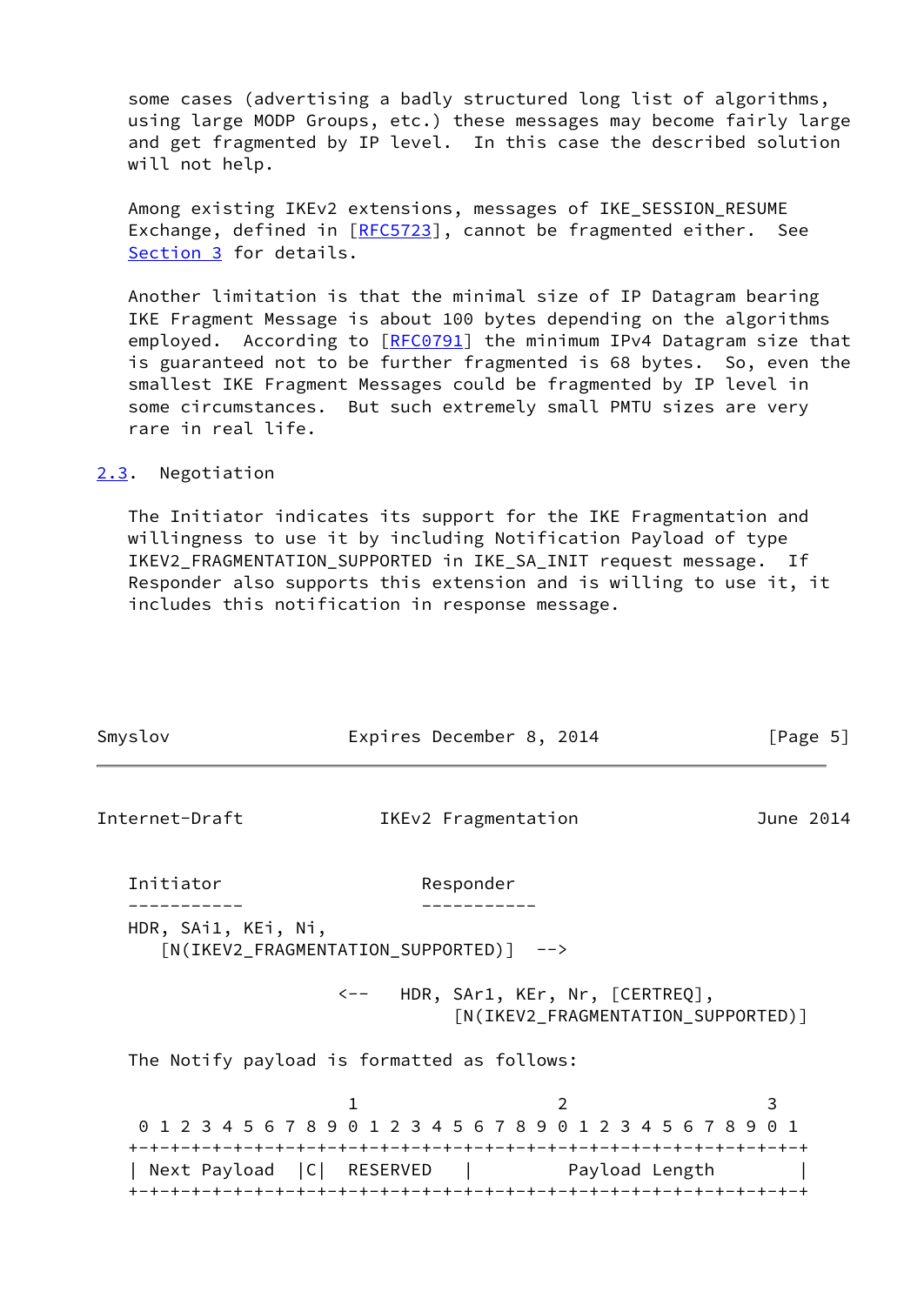|Protocol ID(=0)| SPI Size (=0) | Notify Message Type | +-+-+-+-+-+-+-+-+-+-+-+-+-+-+-+-+-+-+-+-+-+-+-+-+-+-+-+-+-+-+-+-+

- o Protocol ID (1 octet) MUST be 0.
- o SPI Size (1 octet) MUST be 0, meaning no SPI is present.
- o Notify Message Type (2 octets) MUST be xxxxx, the value assigned for IKEV2 FRAGMENTATION SUPPORTED notification.

This Notification contains no data.

<span id="page-6-0"></span>[2.4](#page-6-0). Using IKE Fragmentation

 The IKE Fragmentation MUST NOT be used unless both peers have indicated their support for it. After that it is up to the Initiator of each exchange to decide whether or not to use it. The Responder usually replies in the same form as the request message, but other considerations might override this.

 The Initiator can employ various policies regarding the use of IKE Fragmentation. It might first try to send an unfragmented message and resend it as fragmented only if no complete response is received even after several retransmissions. Alternatively, it might choose always to send fragmented messages (but see **Section 3**), or it might fragment only large messages and messages that are expected to result in large responses.

The following general guidelines apply:

 o If either peer has information that a part of the transaction is likely to be fragmented at the IP layer, causing interference with the IKE exchange, that peer SHOULD use IKE Fragmentation. This

| Expires December 8, 2014<br>Smyslov<br>[Page 6] |  |  |
|-------------------------------------------------|--|--|
|-------------------------------------------------|--|--|

<span id="page-6-1"></span>Internet-Draft IKEv2 Fragmentation June 2014

 information might be passed from a lower layer, provided by configuration, or derived through heuristics. Examples of heuristics are the lack of a complete response after several retransmissions for the Initiator, and receiving repeated retransmissions of the request for the Responder.

 o If either peer knows that IKE Fragmentation has been used in a previous exchange in the context of the current IKE SA, that peer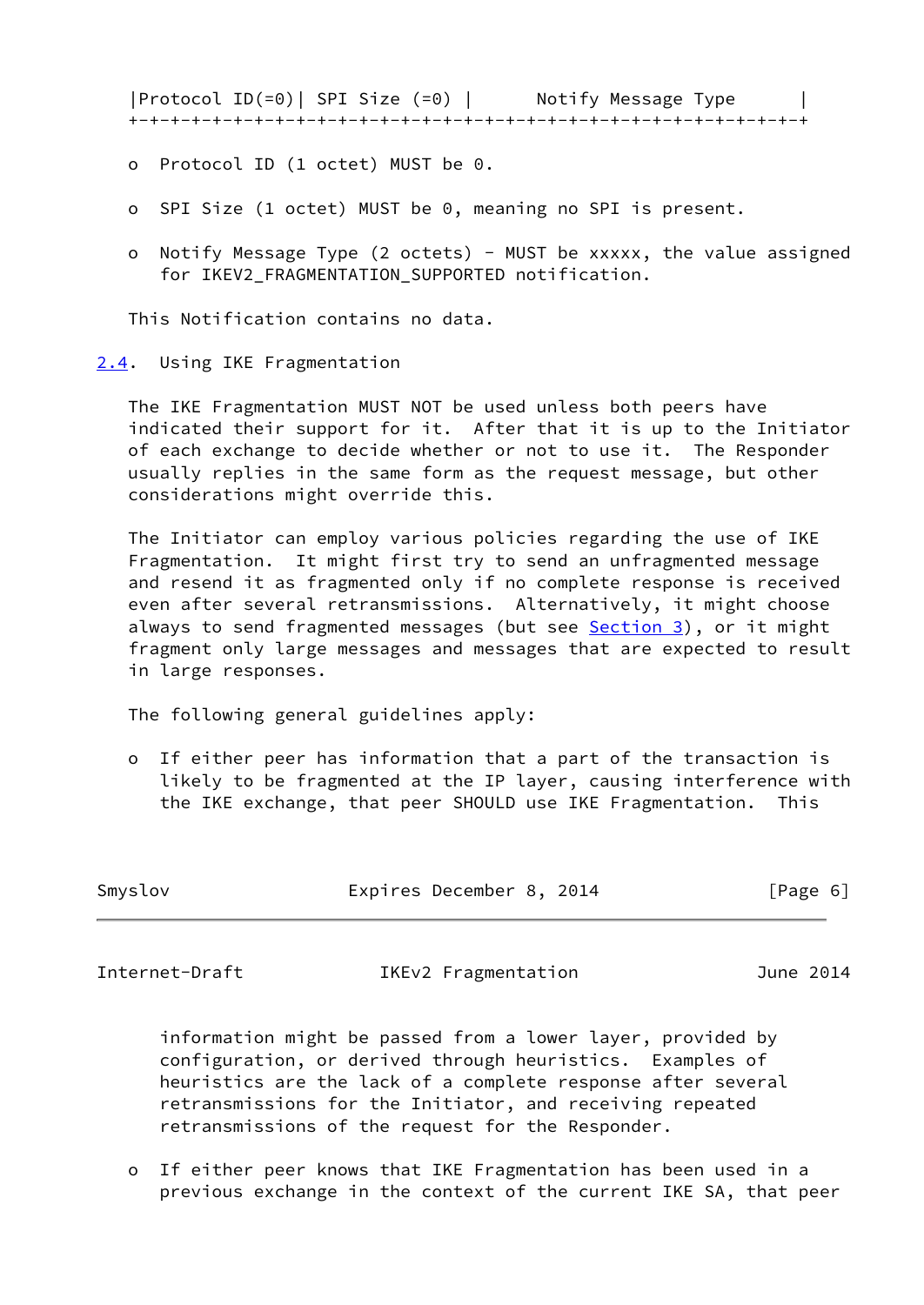SHOULD continue the use of IKE Fragmentation for the messages that are larger than the current fragmentation threshold (see [Section 2.5.1\)](#page-9-0).

- o IKE Fragmentation SHOULD NOT be used in cases where IP-layer fragmentation of both the request and response messages is unlikely. For example, there is no point in fragmenting Liveness Check messages.
- o If none of the above apply, the Responder SHOULD respond in the same form (fragmented or not) as the request message it is responding to. Note that the other guidelines might override this because of information or heuristics available to the Responder.

 In most cases IKE Fragmentation will be used in the IKE\_AUTH Exchange, especially if certificates are employed.

#### <span id="page-7-0"></span>[2.5](#page-7-0). Fragmenting Message

 Only messages that contain an Encrypted Payload are subject for IKE Fragmentation. For the purpose of IKE Fragment Messages construction original (unencrypted) content of the Encrypted Payload is split into chunks. The content is treated as a binary blob and is split regardless of inner Payloads boundaries. Each of resulting chunks is treated as an original content of the Encrypted Fragment Payload and is then encrypted and authenticated. Thus, the Encrypted Fragment Payload contains a chunk of the original content of the Encrypted Payload in encrypted form. The cryptographic processing of the Encrypted Fragment Payload is identical to Section 3.14 of [[IKEv2\]](#page-21-4), as well as documents updating it for particular algorithms or modes, such as [\[RFC5282](https://datatracker.ietf.org/doc/pdf/rfc5282)].

 The Encrypted Fragment Payload, similarly to the Encrypted Payload, if present in a message, MUST be the last payload in the message.

 The Encrypted Fragment Payload is denoted SKF{...} and its payload type is XXX (TBA by IANA). This payload is also called the "Encrypted and Authenticated Fragment" payload.

| Smyslov | Expires December 8, 2014 | [Page 7] |
|---------|--------------------------|----------|
|         |                          |          |

Internet-Draft IKEv2 Fragmentation June 2014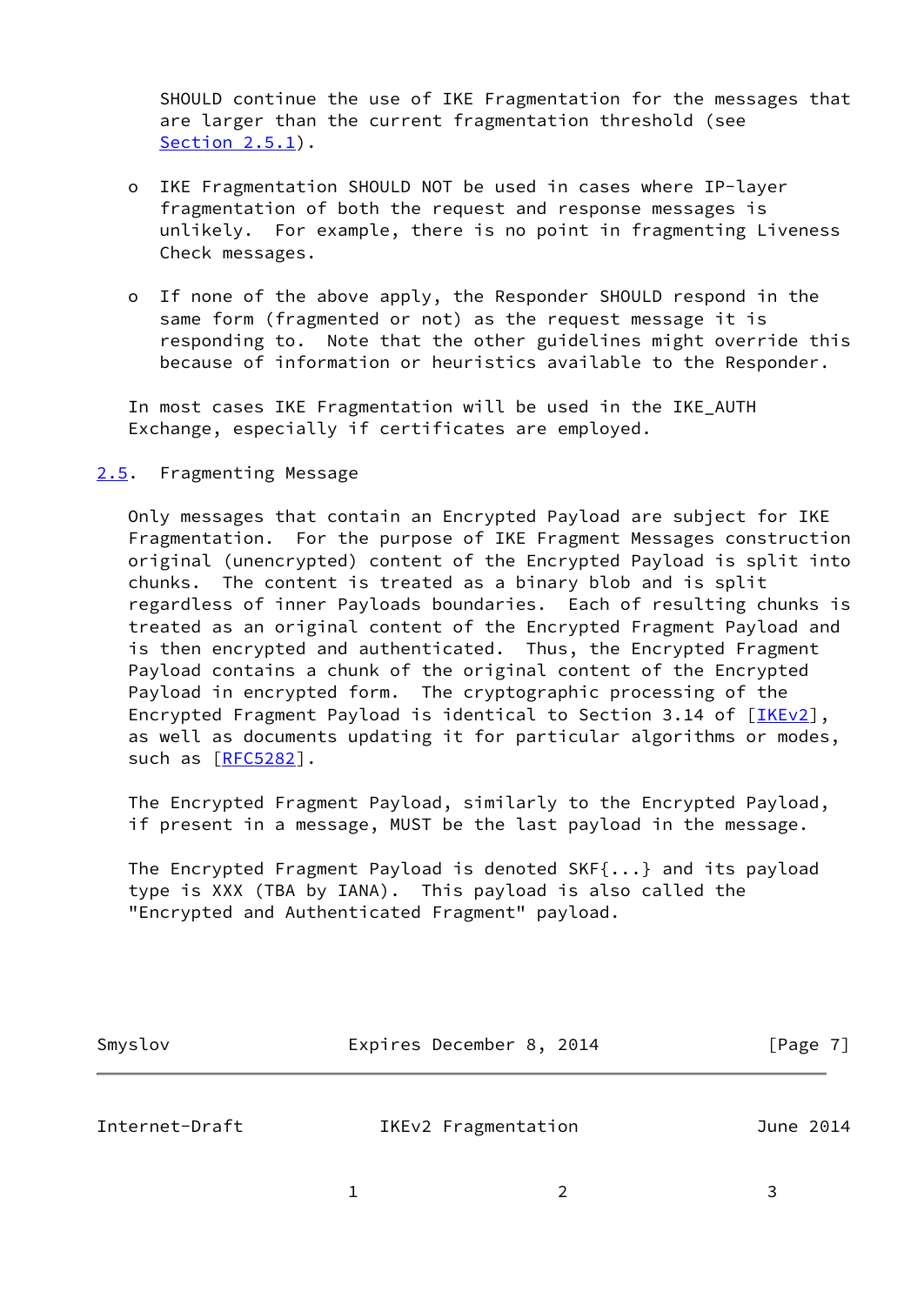0 1 2 3 4 5 6 7 8 9 0 1 2 3 4 5 6 7 8 9 0 1 2 3 4 5 6 7 8 9 0 1 +-+-+-+-+-+-+-+-+-+-+-+-+-+-+-+-+-+-+-+-+-+-+-+-+-+-+-+-+-+-+-+-+ | Next Payload | C | RESERVED | Payload Length +-+-+-+-+-+-+-+-+-+-+-+-+-+-+-+-+-+-+-+-+-+-+-+-+-+-+-+-+-+-+-+-+ Fragment Number | Total Fragments +-+-+-+-+-+-+-+-+-+-+-+-+-+-+-+-+-+-+-+-+-+-+-+-+-+-+-+-+-+-+-+-+ Initialization Vector +-+-+-+-+-+-+-+-+-+-+-+-+-+-+-+-+-+-+-+-+-+-+-+-+-+-+-+-+-+-+-+-+ Encrypted content + +-+-+-+-+-+-+-+-+-+-+-+-+-+-+-+-+-+-+-+-+-+-+-+-+ Padding (0-255 octets) +-+-+-+-+-+-+-+-+ +-+-+-+-+-+-+-+-+ | Pad Length | +-+-+-+-+-+-+-+-+-+-+-+-+-+-+-+-+-+-+-+-+-+-+-+-+-+-+-+-+-+-+-+-+ Integrity Checksum Data +-+-+-+-+-+-+-+-+-+-+-+-+-+-+-+-+-+-+-+-+-+-+-+-+-+-+-+-+-+-+-+-+

Encrypted Fragment Payload

- o Next Payload (1 octet) in the very first fragment (with Fragment Number equal to 1) this field MUST be set to Payload Type of the first inner Payload (similarly to the Encrypted Payload). In the rest fragments MUST be set to zero.
- o Fragment Number (2 octets) current fragment number starting from 1. This field MUST be less than or equal to the next field, Total Fragments. This field MUST NOT be zero.
- o Total Fragments (2 octets) number of fragments original message was divided into. This field MUST NOT be zero. With PMTU discovery this field plays additional role. See [Section 2.5.2](#page-10-0) for details.

 The other fields are identical to those specified in Section 3.14 of [\[IKEv2](#page-21-4)].

 When prepending IKE Header to the IKE Fragment Messages it MUST be taken intact from the original message, except for the Length and the Next Payload fields. The Length field is adjusted to reflect the length of the constructed message and the Next Payload field is set to the payload type of the first Payload in constructed message (in most cases it will be Encrypted Fragment Payload). After prepending IKE Header and all Payloads that possibly precede Encrypted Payload in original message (if any, see  $Section 2.5.3$ ), the resulting messages are sent to the peer.

Below is an example of fragmenting a message.

Smyslov Expires December 8, 2014 [Page 8]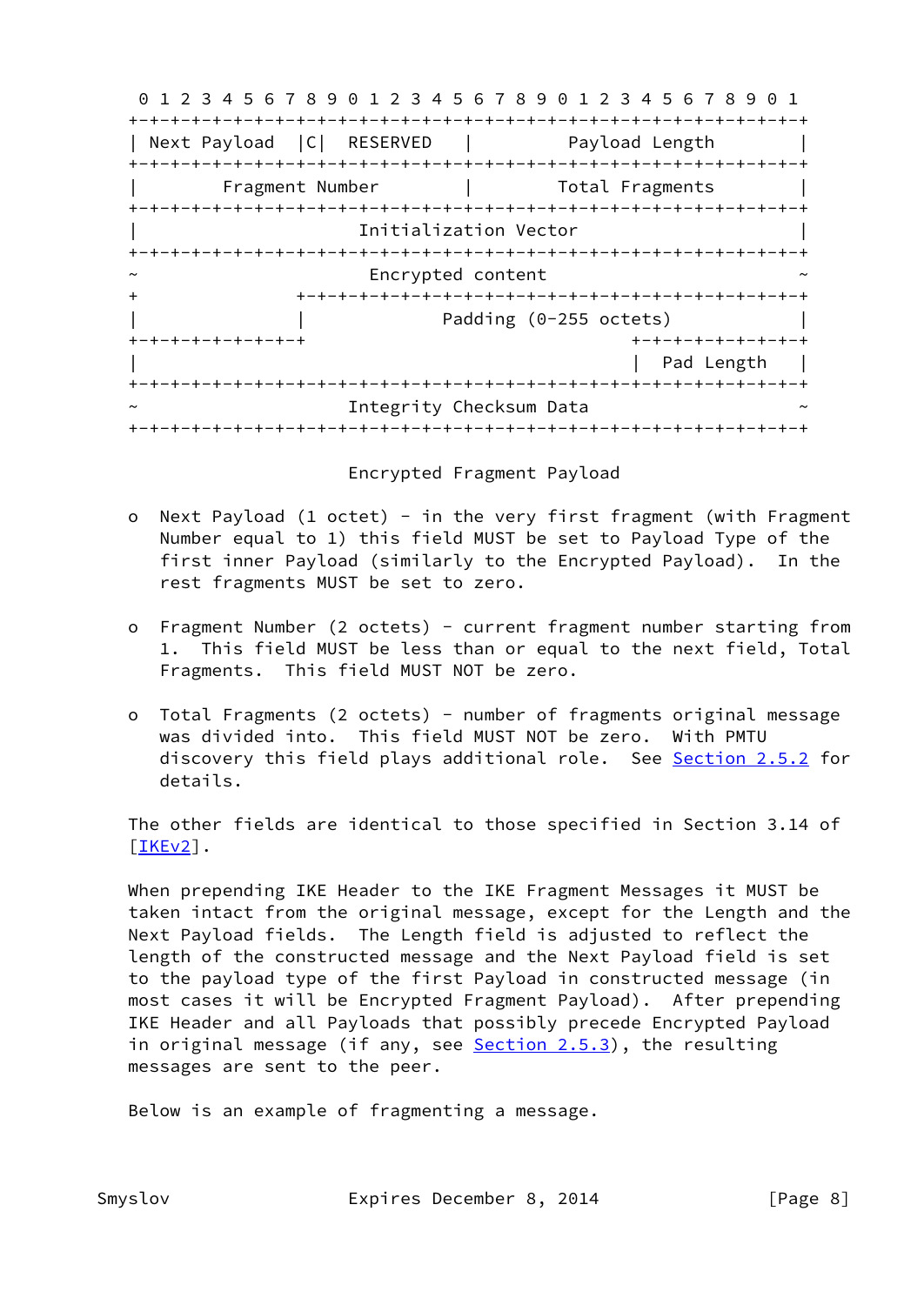<span id="page-9-1"></span>Internet-Draft IKEv2 Fragmentation June 2014

HDR(MID=n), SK(NextPld=PLD1) {PLD1 ... PLDN}

Original Message

 HDR(MID=n), SKF(NextPld=PLD1, Frag#=1, TotalFrags=m) {...}, HDR(MID=n), SKF(NextPld=0, Frag#=2, TotalFrags=m) {...}, ... HDR(MID=n), SKF(NextPld=0, Frag#=m, TotalFrags=m) {...}

IKE Fragment Messages

<span id="page-9-0"></span>[2.5.1](#page-9-0). Selecting Fragment Size

 When splitting content of Encrypted Payload into chunks sender SHOULD choose their size so, that resulting IP Datagrams be smaller than some fragmentation threshold. Implementations may calculate fragmentation threshold using various sources of information.

 If the Sender has information about PMTU size it SHOULD use it. The Responder in the exchange may use maximum size of received IKE Fragment Message IP Datagrams as threshold when constructing fragmented response. Successful completion of previous exchanges (including those exchanges, that cannot employ IKE Fragmentation, e.g. IKE SA INIT) may be an indication, that fragmentation threshold can be set to the size of the largest of already sent messages.

 Otherwise for messages to be sent over IPv6 it is RECOMMENDED to use value 1280 bytes as a maximum IP Datagram size ([\[RFC2460](https://datatracker.ietf.org/doc/pdf/rfc2460)]). For messages to be sent over IPv4 it is RECOMMENDED to use value 576 bytes as a maximum IP Datagram size. Presence of tunnels on the path may reduce these values. Implementations may use other values if they are appropriate in current environment.

According to [\[RFC0791](https://datatracker.ietf.org/doc/pdf/rfc0791)] the minimum IPv4 Datagram size that is guaranteed not to be further fragmented is 68 bytes, but it is generally impossible to use such small value for solution, described in this document. Using 576 bytes is a compromise - the value is large enough for the presented solution and small enough to avoid IP fragmentation in most situations. Several other UDP-based protocol assume the value 576 bytes as a safe low limit for IP Datagrams size (Syslog, DNS, etc.).

See **Appendix B** for correlation between IP Datagram size and Encrypted Payload content size.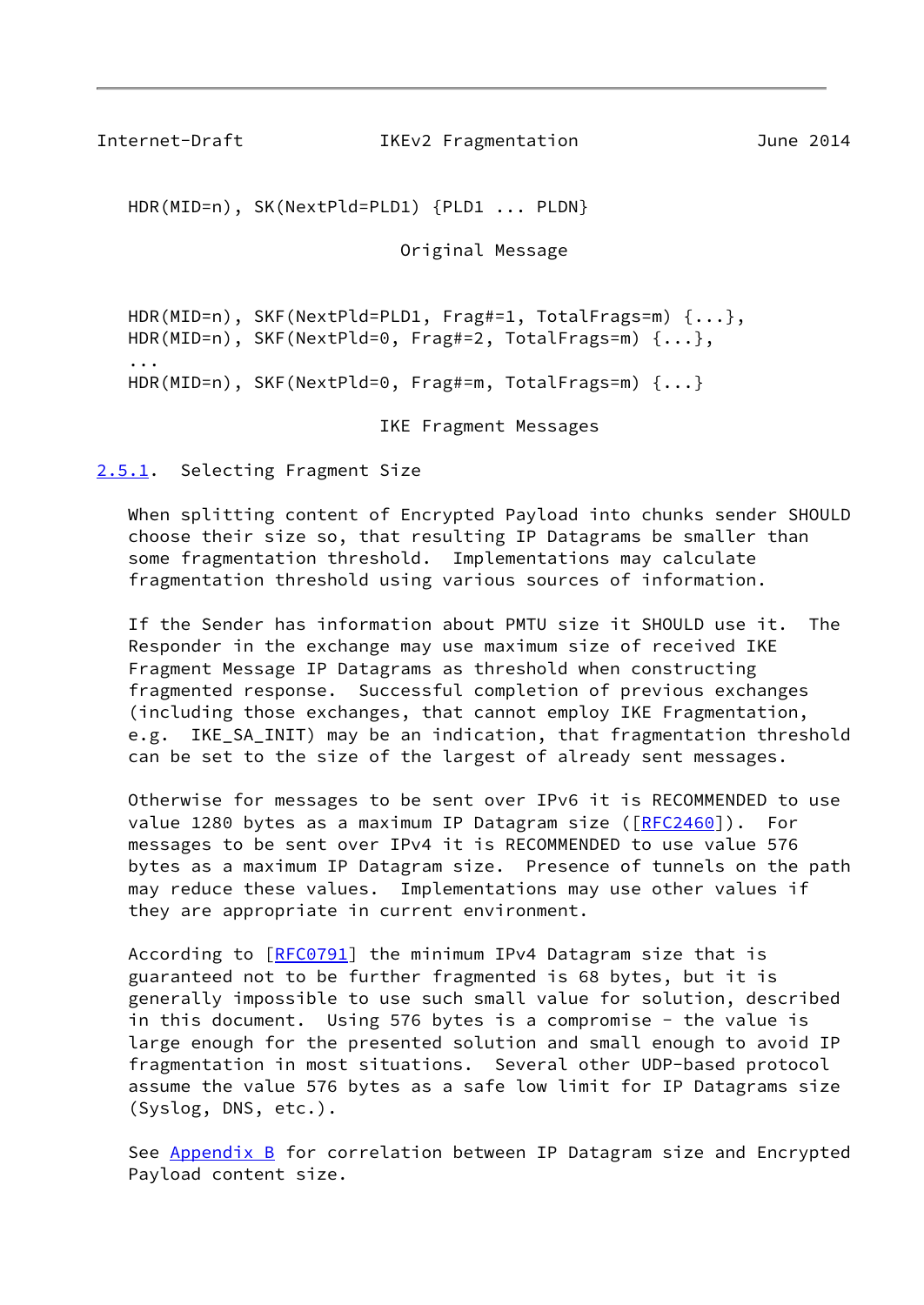#### <span id="page-10-1"></span>Internet-Draft IKEv2 Fragmentation June 2014

#### <span id="page-10-0"></span>[2.5.2](#page-10-0). PMTU Discovery

 The amount of traffic that IKE endpoint produces during lifetime of IKE SA is fairly modest - usually it is below one hundred kBytes within a period of several hours. Most of this traffic consists of relatively short messages - usually below several hundred bytes. In most cases the only time when IKE endpoints exchange messages of several kBytes in size is IKE SA establishment and often each endpoint sends exactly one such message.

 For the reasons articulated above implementing PMTU discovery in IKE is OPTIONAL. It is believed that using the values recommended in [Section 2.5.1](#page-9-0) as fragmentation threshold will be sufficient in most cases. Using these values could lead to suboptimal fragmentation, but it is acceptable given the amount of traffic IKE produces. Implementations may support PMTU discovery if there are good reasons to do it (for example if it is intended to be used in environments where MTU size is possible to be less that values listed in [Section 2.5.1](#page-9-0)).

 PMTU discovery in IKE follows recommendations given in [Section](https://datatracker.ietf.org/doc/pdf/rfc4821#section-10.4) 10.4  [of \[RFC4821\]](https://datatracker.ietf.org/doc/pdf/rfc4821#section-10.4) with the difference, induced by the specialties of IKE listed above. The difference is that the PMTU search is performed downward, while in [[RFC4821\]](https://datatracker.ietf.org/doc/pdf/rfc4821) it is performed upward. The reason for this change is that IKE usually sends large messages only when IKE SA is being established and in many cases there is only one such message. If the probing were performed upward this message would be fragmented using the smallest allowable threshold, and usually all other messages are small enough to avoid IP fragmentation, so there would be little value to continue probing.

 It is the Initiator of the exchange, who performs PMTU discovery. It is done by probing several values of fragmentation threshold. Implementations MUST be prepared to probe in every exchange that utilizes IKE Fragmentation to deal with possible changes of path MTU over time. While doing probes, it MUST start from larger values and refragment original message using next smaller value of threshold if it did not receive response in a reasonable time after several retransmissions. The exact number of retransmissions and length of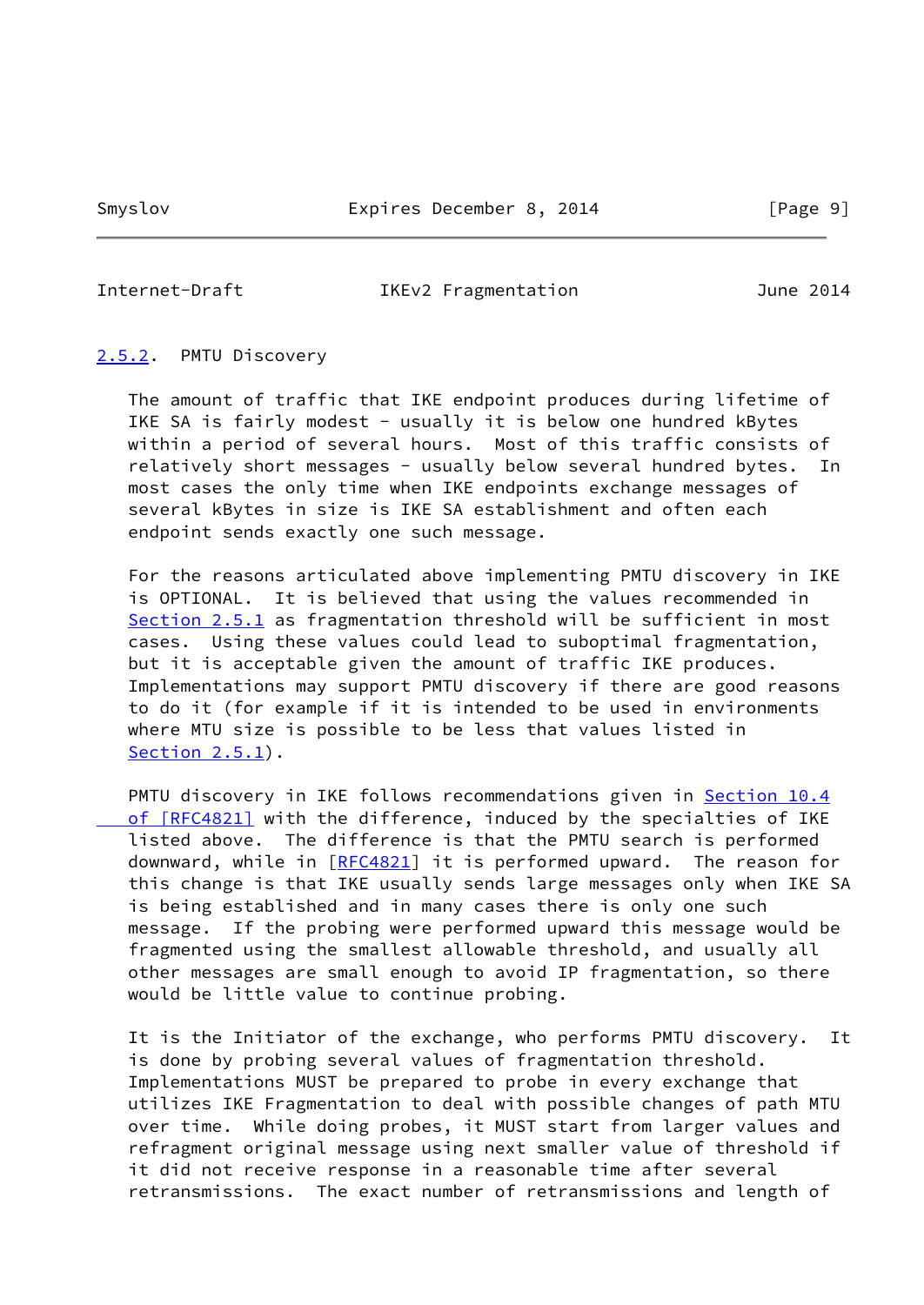timeouts are not covered in this specification because they do not affect interoperability. However, the timeout interval is supposed to be relatively short, so that unsuccessful probes would not delay IKE operations too much. Performing few retries within several seconds for each probe seems appropriate, but different environments may require different rules. When starting new probe node MUST reset its retransmission timers so, that if it employs exponential back off, the timers will start over. After reaching the smallest allowed value for the fragmentation threshold an implementation MUST continue

Smyslov **Expires December 8, 2014** [Page 10]

<span id="page-11-0"></span>Internet-Draft IKEv2 Fragmentation June 2014

 retransmitting until either exchange completes or times out using timeout interval from Section 2.4 of [\[IKEv2\]](#page-21-4).

 PMTU discovery in IKE is supposed to be coarse-grained, i.e. it is expected, that node will try only few fragmentation thresholds, in order to minimize delays caused by unsuccessful probes. If no information about path MTU is known yet, endpoint may start probing from link MTU size. In the following exchanges node should start from the current value of fragmentation threshold.

 If an implementation is capable to receive ICMP error messages it can additionally utilize classic PMTU discovery methods, described in [\[RFC1191](https://datatracker.ietf.org/doc/pdf/rfc1191)] and [[RFC1981](https://datatracker.ietf.org/doc/pdf/rfc1981)]. In particular, if the Initiator receives Packet Too Big error in response to the probe, and it contains smaller value, than current fragmentation threshold, then the Initiator SHOULD stop retransmitting the probe and SHOULD select new value for fragmentation threshold that is less than or equal to the value from the ICMP message and meets the requirements listed below.

 In case of PMTU discovery Total Fragments field is used to distinguish between different sets of fragments, i.e. the sets that were created by fragmenting original message using different fragmentation thresholds. Since sender starts from larger fragments and then make them smaller, the value in Total Fragments field increases with each new probe. When selecting next smaller value for fragmentation threshold, sender MUST ensure that the value in Total Fragments field is really increased. This requirement should not be a problem for the sender, because PMTU discovery in IKE is supposed to be coarse-grained, so difference between previous and next fragmentation thresholds should be significant anyway. The necessity to distinguish between the sets is vital for receiver since receiving valid fragment from newer set means that it have to start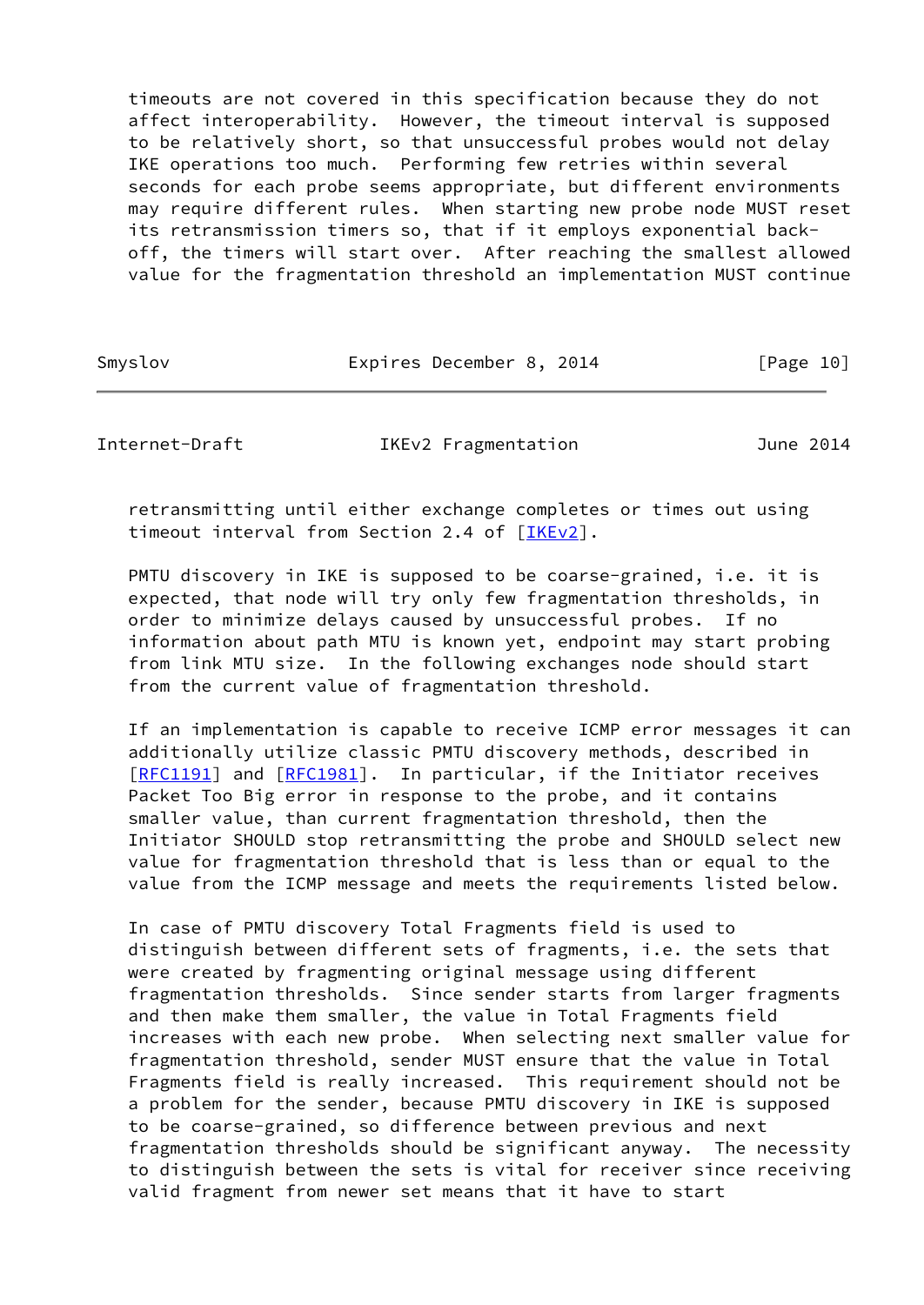reassembling over and not to mix fragments from different sets.

<span id="page-12-2"></span>[2.5.3](#page-12-2). Fragmenting Messages containing unprotected Payloads

 Currently there are no IKEv2 exchanges that define messages, containing both unprotected payloads and payloads, protected by Encrypted Payload. However IKEv2 does not prohibit such construction. If some future IKEv2 extension defines such a message and it needs to be fragmented, all unprotected payloads MUST be placed in the first fragment (with Fragment Number field equal to 1), along with Encrypted Fragment Payload, which MUST be present in every IKE Fragment Message and be the last payload in it.

 Below is an example of fragmenting message, containing both protected and unprotected Payloads.

| Expires December 8, 2014 | [Page 11] |
|--------------------------|-----------|
|                          |           |

<span id="page-12-1"></span>Internet-Draft IKEv2 Fragmentation June 2014

HDR(MID=n), PLD0, SK(NextPld=PLD1) {PLD1 ... PLDN}

Original Message

```
 HDR(MID=n), PLD0, SKF(NextPld=PLD1, Frag#=1, TotalFrags=m) {...},
  HDR(MID=n), SKF(NextPld=0, Frag#=2, TotalFrags=m) {...},
...
  HDR(MID=n), SKF(NextPld=0, Frag#=m, TotalFrags=m) {...}
```
IKE Fragment Messages

 Note that the size of each IP Datagram bearing IKE Fragment Messages should not exceed fragmentation threshold, including the first one, that contains unprotected Payloads. This will reduce the size of Encrypted Fragment Payload content in the first IKE Fragment Message to accommodate all unprotected Payloads. In extreme case Encrypted Fragment Payload will contain no data, but it still must be present in the message, because only its presence allows receiver to determine that sender have used IKE Fragmentation.

<span id="page-12-0"></span>[2.6](#page-12-0). Receiving IKE Fragment Message

 The Receiver identifies the IKE Fragment Message by the presence of an Encrypted Fragment Payload in it. In most cases it will be the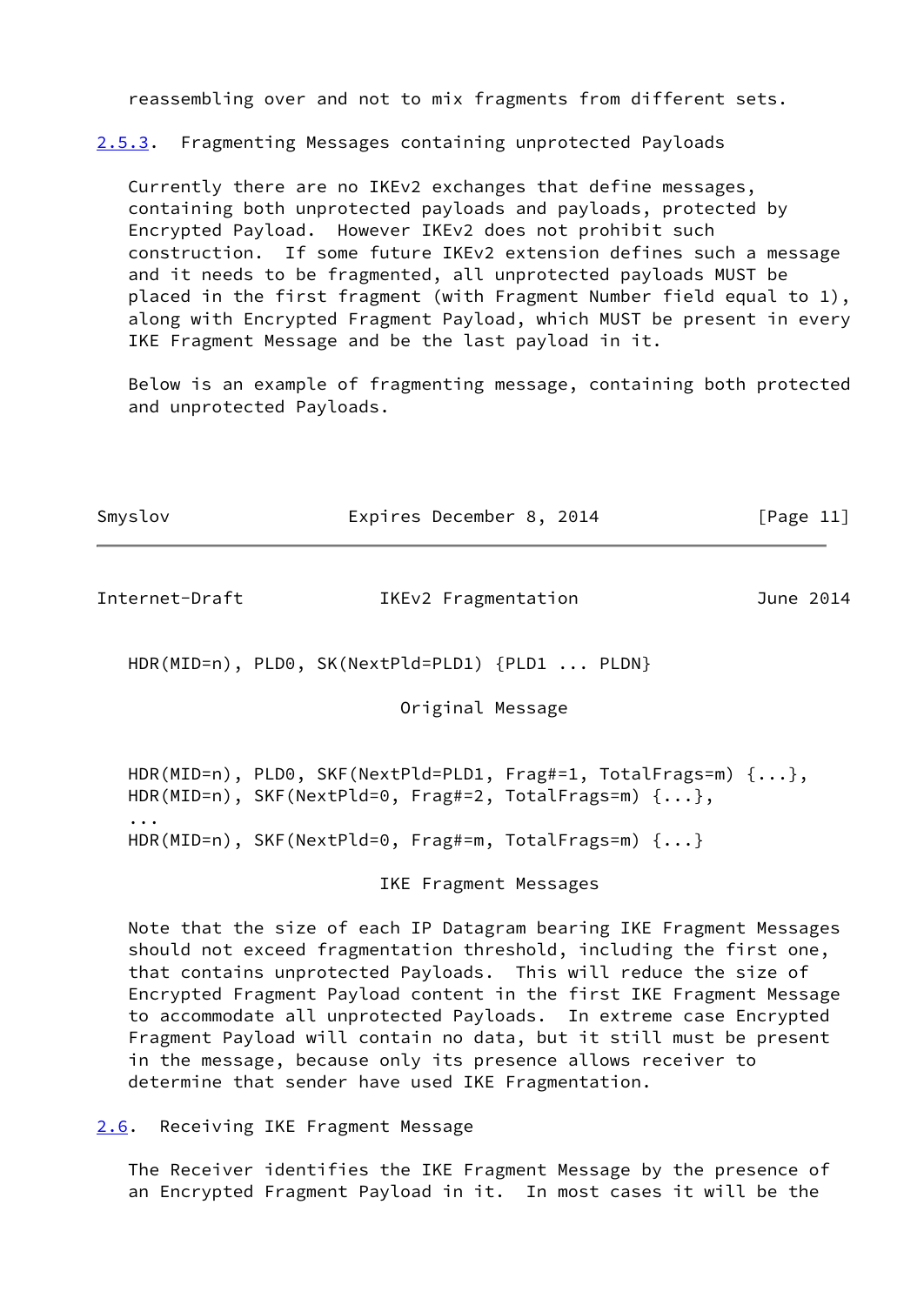first and the only payload in the message, however this may not be true for some hypothetical IKE exchanges (see [Section 2.5.3\)](#page-12-2)

 Upon receiving the IKE Fragment Message the following actions are performed:

- Check message validity in particular, check whether the values in the Fragment Number and the Total Fragments fields in the Encrypted Fragment Payload are valid. The following tests need to be performed.
	- \* check that the Fragment Number and the Total Fragments fields contain non-zero values
	- \* check that the value in the Fragment Number field is less than or equal to the value in the Total Fragments field
	- $*$  if reassembling has already started, check that the value in the Total Fragments field is equal to or greater than Total Fragments field in the fragments that have already been stored in the reassembling queue
	- If any of this tests fails the message MUST be silently discarded.

| Smyslov | Expires December 8, 2014 | [Page 12] |
|---------|--------------------------|-----------|
|         |                          |           |

Internet-Draft IKEv2 Fragmentation June 2014

- o Check, that this IKE Fragment Message is new for the receiver and not a replay. If IKE Fragment message with the same Message ID, same Fragment Number and same Total Fragments fields is already present in the reassembling queue, this message is considered a replay and MUST be silently discarded.
- o Verify IKE Fragment Message authenticity by checking ICV in Encrypted Fragment Payload. If ICV check fails message MUST be silently discarded.
- o If reassembling is not finished yet and Total Fragments field in received fragment is greater than this field in those fragments, that are in the reassembling queue, receiver MUST discard all received fragments and start reassembling over with just received IKE Fragment Message.
- o Store message in the reassembling queue waiting for the rest of fragments to arrive.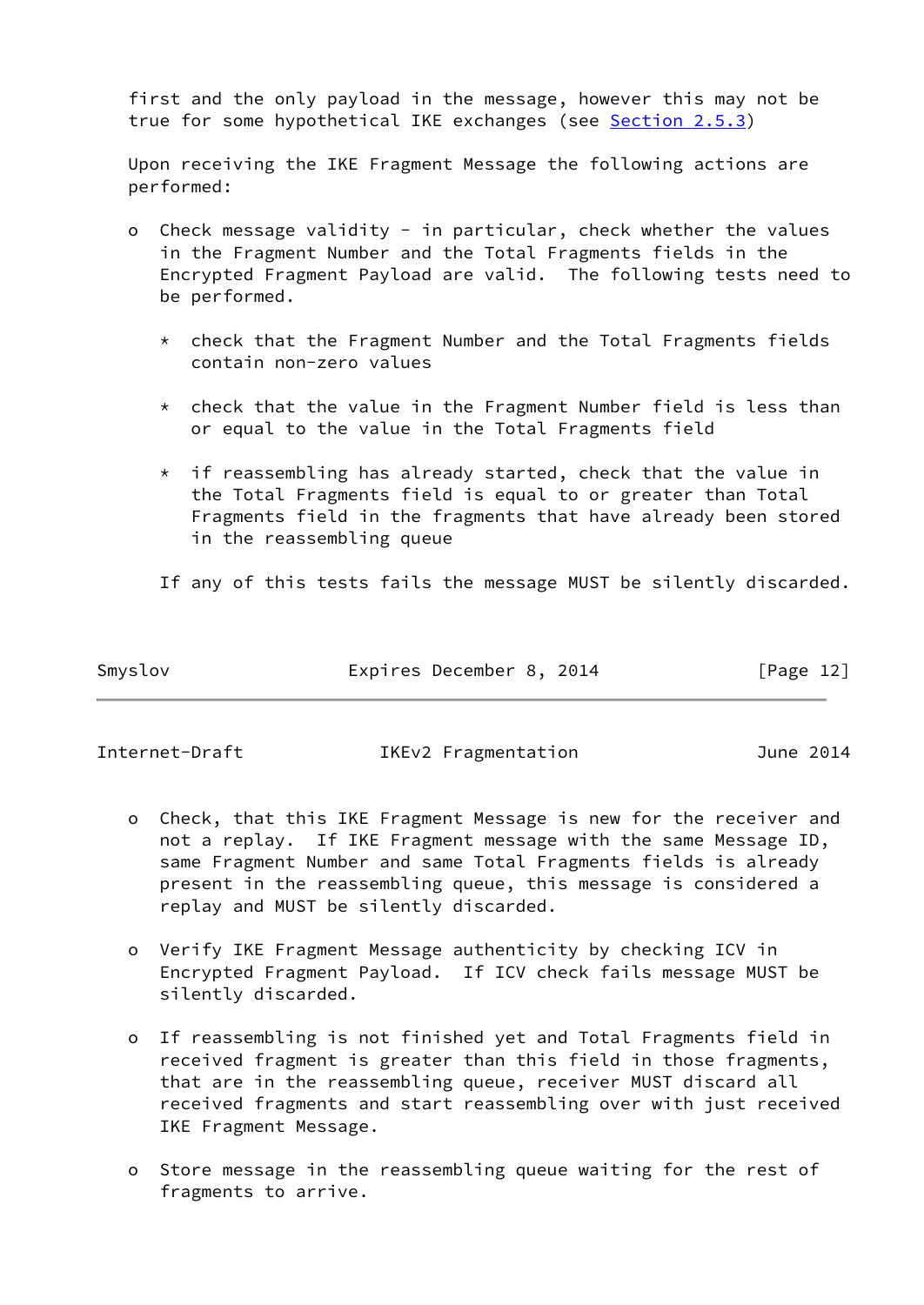When all IKE Fragment Messages (as indicated in the Total Fragments field) are received, the decrypted content of all Encrypted Fragment Payloads is merged together to form content of original Encrypted Payload, and, therefore, along with IKE Header and unprotected Payloads (if any), original message. Then it is processed as if it was received, verified and decrypted as regular IKE message.

 If receiver does not get all IKE fragments needed to reassemble the original Message within a timeout interval, it MUST discard all IKE Fragment Messages received so far for the exchange. The next actions depend on the role of receiver in the exchange.

- o The Initiator acts as described in Section 2.1 of [\[IKEv2\]](#page-21-4). It either retransmits the fragmented request Message or deems IKE SA to have failed and deletes it. The number of retransmits and length of timeouts for the Initiator are not covered in this specification since they are assumed to be the same as in regular IKEv2 exchange and are discussed in Section 2.4 of [[IKEv2\]](#page-21-4).
- o The Responder in this case acts as if no request message was received. It would delete any memory of the incomplete request message, and not treat it as an IKE SA failure. The reassembling timeout for the Responder is RECOMMENDED to be equal to the time interval that the implementation waits before completely giving up when acting as Initiator of exchange. Section 2.4 of  $[IKEV2]$  gives recommendations for selecting this interval. Implementations can use a shorter timeout to conserve memory.

Smyslov **Expires December 8, 2014** [Page 13]

<span id="page-14-1"></span>Internet-Draft IKEv2 Fragmentation June 2014

### <span id="page-14-0"></span>[2.6.1](#page-14-0). Replay Detection and Retransmissions

According to [\[IKEv2\]](#page-21-4) implementations must reject message with the same Message ID as it has seen before (taking into consideration Response bit). This logic has already been updated by [\[RFC6311](https://datatracker.ietf.org/doc/pdf/rfc6311)], which deliberately allows any number of messages with zero Message ID. This document also updates this logic for the situations, when IKE Fragmentation is in use.

 If incoming message contains Encrypted Fragment Payload, the values of Fragment Number and Total Fragments fields MUST be used along with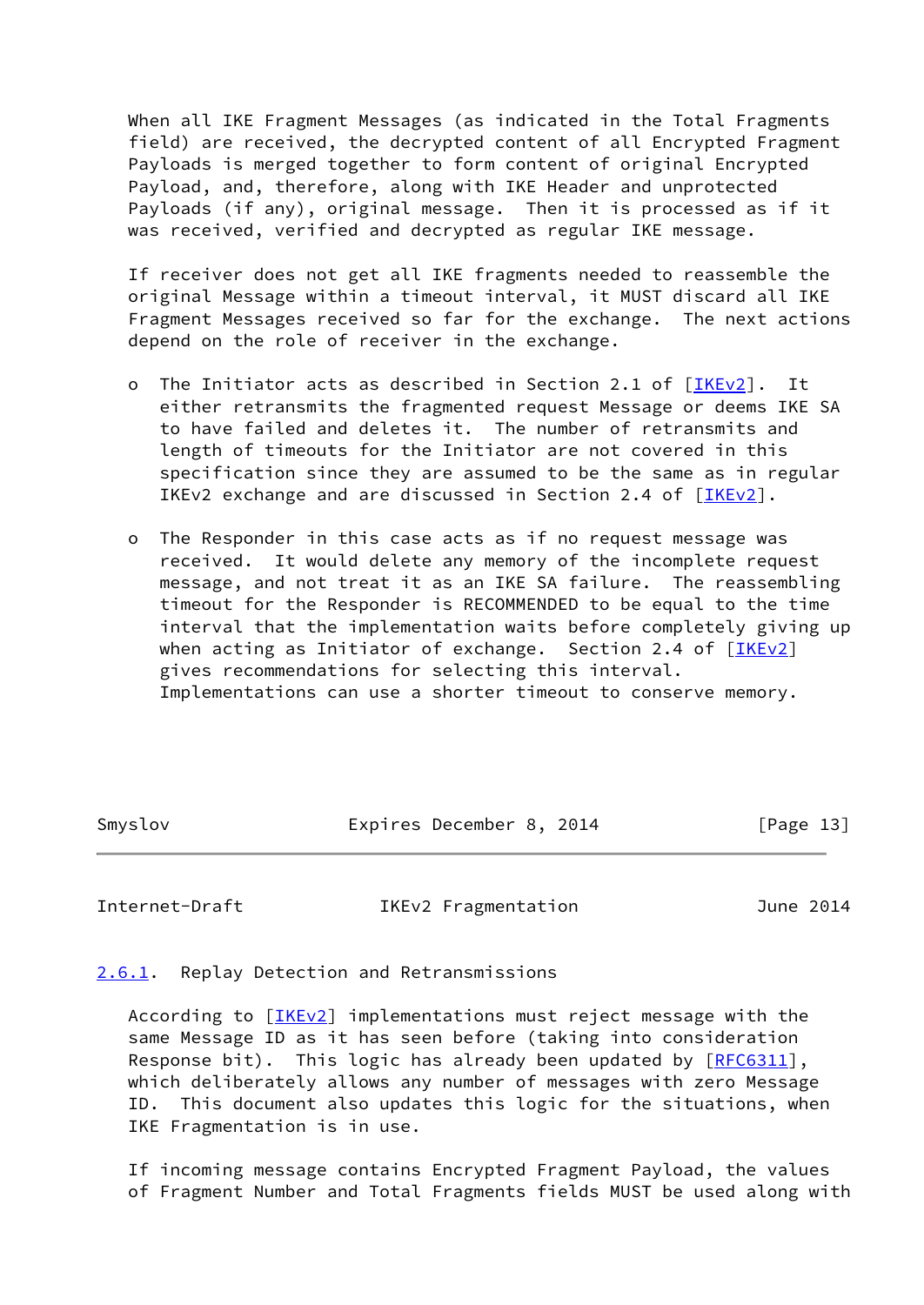Message ID to detect retransmissions and replays.

 If Responder receives retransmitted fragment of request when it has already processed that request and has sent back a response, that event MUST only trigger retransmission of the response message (fragmented or not) if Fragment Number field in received fragment is set to 1 and MUST be ignored otherwise.

<span id="page-15-1"></span>

| Smyslov        | Expires December 8, 2014 | [Page 14] |
|----------------|--------------------------|-----------|
| Internet-Draft | IKEv2 Fragmentation      | June 2014 |

# <span id="page-15-0"></span>[3](#page-15-0). Interaction with other IKE extensions

 IKE Fragmentation is compatible with most of IKE extensions, such as IKE Session Resumption ([\[RFC5723](https://datatracker.ietf.org/doc/pdf/rfc5723)]), Quick Crash Detection Method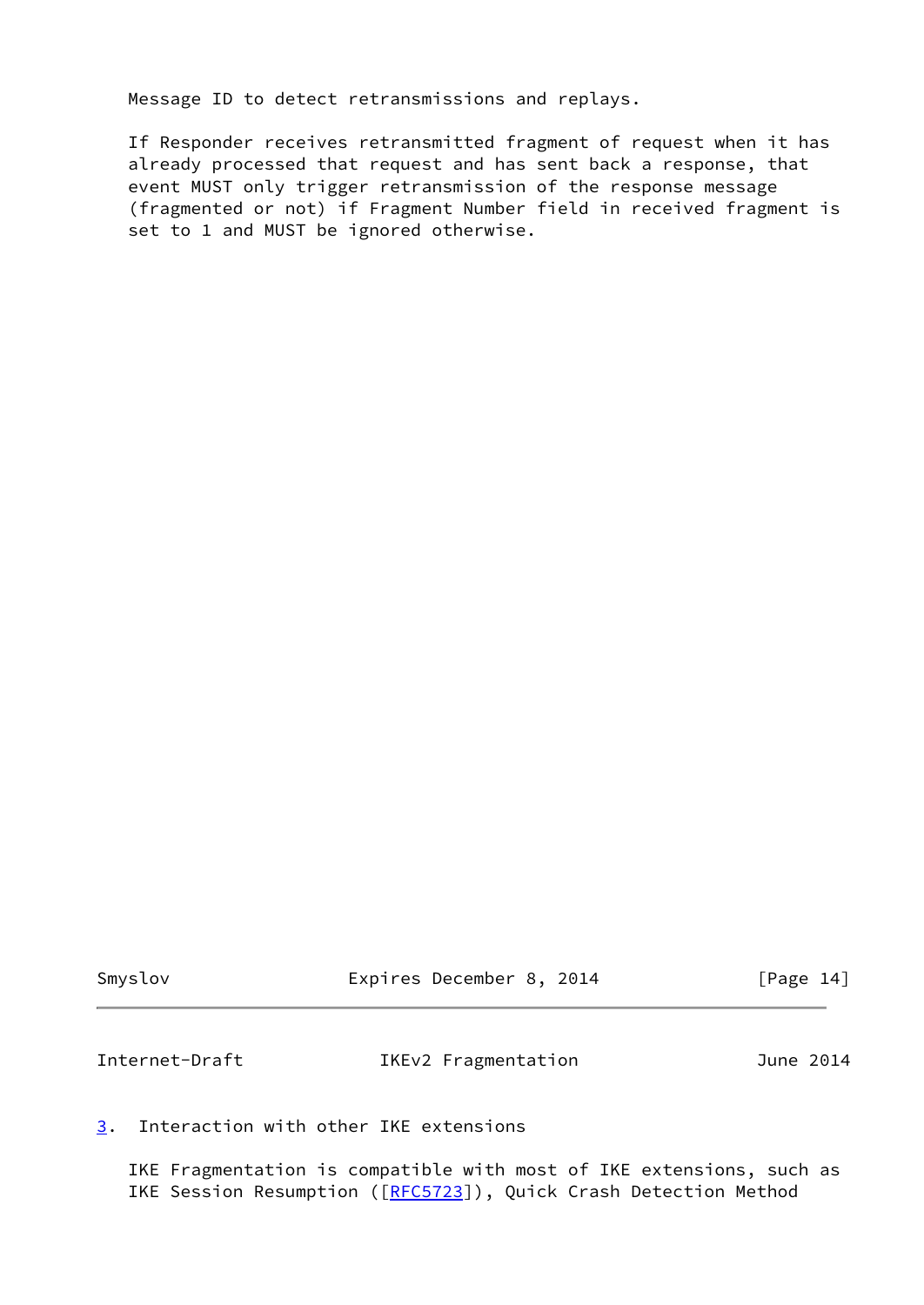([\[RFC6290](https://datatracker.ietf.org/doc/pdf/rfc6290)]) and so on. It neither affect their operation, nor is affected by them. It is believed that IKE Fragmentation will also be compatible with future IKE extensions, if they follow general principles of formatting, sending and receiving IKE messages, described in [\[IKEv2\]](#page-21-4).

 When IKE Fragmentation is used with IKE Session Resumption ([\[RFC5723](https://datatracker.ietf.org/doc/pdf/rfc5723)]), messages of IKE\_SESSION\_RESUME Exchange cannot be fragmented since they do not contain Encrypted Payload. These messages may be large due to the ticket size. To avoid IP Fragmentation in this situation it is recommended to use smaller tickets, e.g. by utilizing "ticket by reference" approach instead of "ticket by value".

 One exception that requires a special care is Protocol Support for High Availability of IKEv2/IPsec ([[RFC6311](https://datatracker.ietf.org/doc/pdf/rfc6311)]). Since it deliberately allows any number of synchronization exchanges to have the same Message ID, namely zero, standard IKEv2 replay detection logic, based on checking Message ID is not applicable for such messages, and receiver has to check message content to detect replays. When implementing IKE Fragmentation along with [[RFC6311](https://datatracker.ietf.org/doc/pdf/rfc6311)], IKE Message ID Synchronization messages MUST NOT be sent fragmented to simplify receiver's task of detecting replays. Fortunately, these messages are small and there is no point in fragmenting them anyway.

Smyslov **Expires December 8, 2014** [Page 15]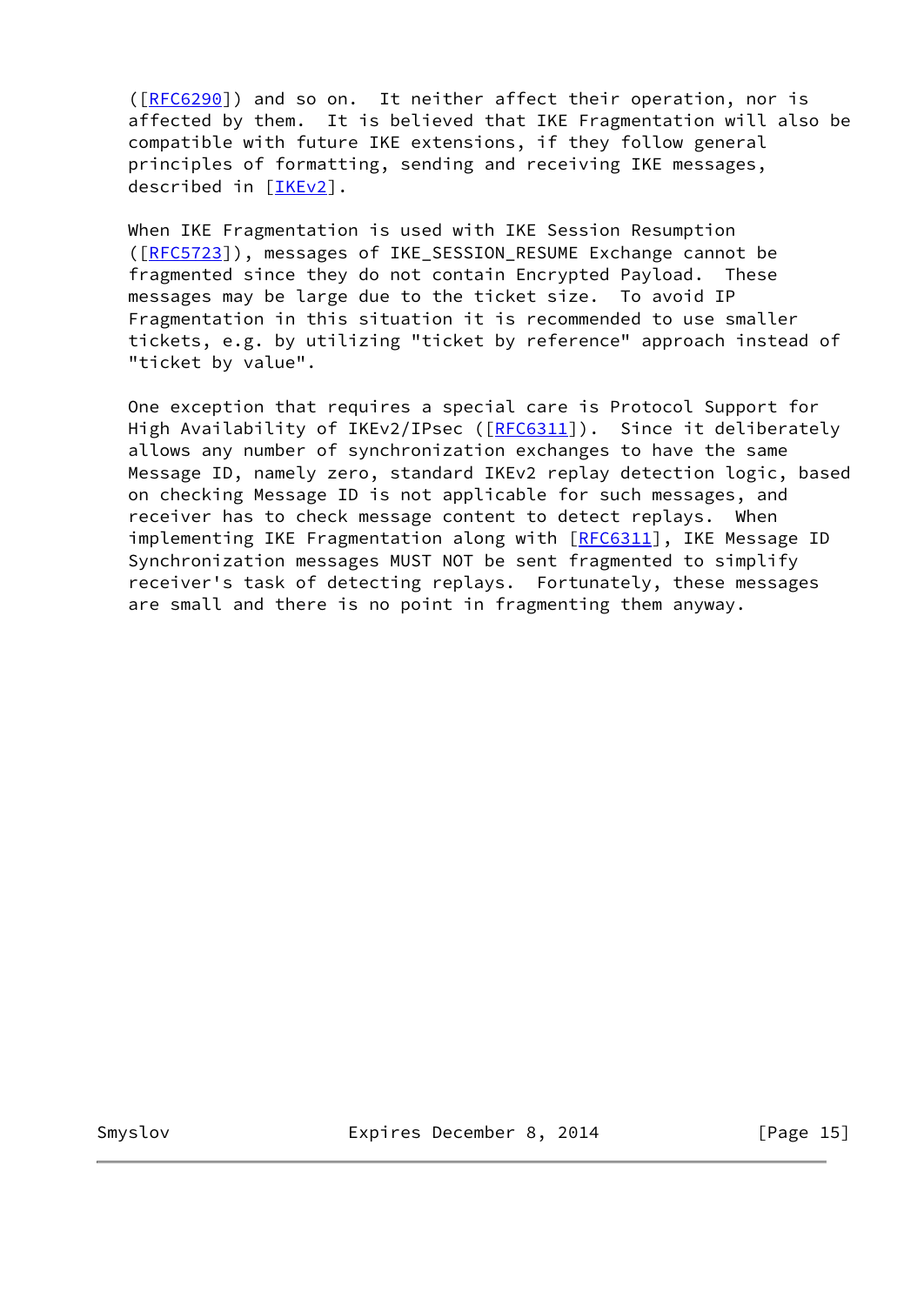#### <span id="page-17-1"></span><span id="page-17-0"></span>[4](#page-17-0). Transport Considerations

 With IKE Fragmentation if any single IKE Fragment Message get lost, receiver becomes unable to reassemble original Message. So, in general, using IKE Fragmentation implies higher probability for the Message not to be delivered to the peer. Although in most network environments the difference will be insignificant, on some lossy networks it may become noticeable. When using IKE Fragmentation implementations MAY use longer timeouts and do more retransmits than usual before considering peer dead.

 Note that Fragment Messages are not individually acknowledged. The response Fragment Messages are sent back all together only when all fragments of request are received, the original request Message is reassembled and successfully processed.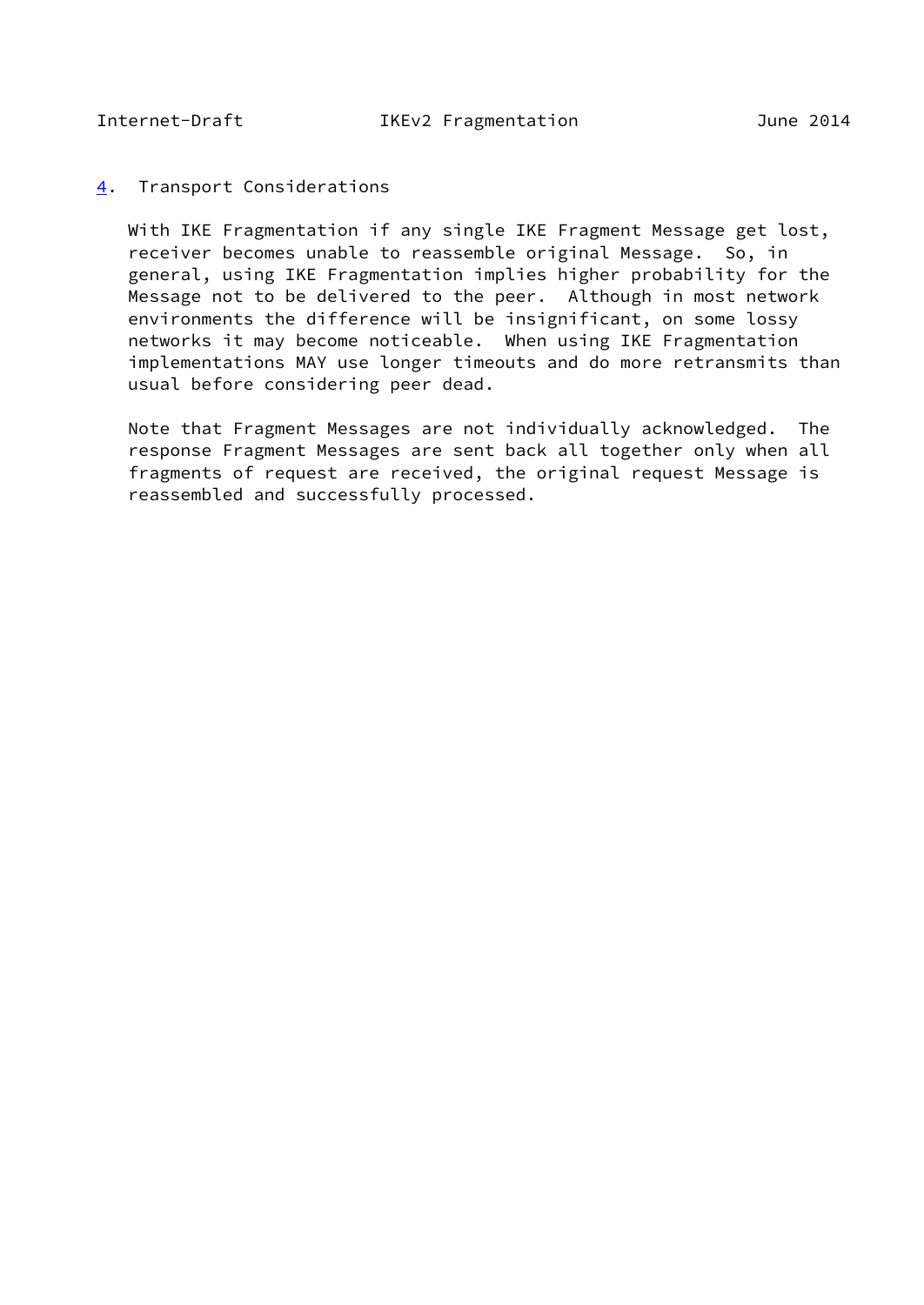#### <span id="page-18-1"></span>Internet-Draft IKEv2 Fragmentation June 2014

#### <span id="page-18-0"></span>[5](#page-18-0). Security Considerations

 Most of the security considerations for IKE Fragmentation are the same as those for the base IKEv2 protocol described in [\[IKEv2](#page-21-4)]. This extension introduces Encrypted Fragment Payload to protect content of IKE Message Fragment. This allows receiver to individually check authenticity of fragments, thus protecting peers from DoS attack.

Security Considerations Section of [[IKEv2\]](#page-21-4) mentions possible attack on IKE by exhausting of the IP reassembly buffers. The mechanism, described in this document, allows IKE to avoid IP fragmentation and therefore increases its robustness to DoS attacks.

 The following attack is possible with IKE Fragmentation. An attacker can initiate IKE\_SA\_INIT Exchange, complete it, compute SK\_a and SK\_e and then send a large, but still incomplete, set of IKE\_AUTH fragments. These fragments will pass the ICV check and will be stored in reassembly buffers, but since the set is incomplete, the reassembling will never succeed and eventually will time out. If the set is large, this attack could potentially exhaust the receiver's memory resources.

 To mitigate the impact of this attack, it is RECOMMENDED that receiver limits the number of fragments it stores in reassembling queue so that the sum of the sizes of Encrypted Fragment Payload contents (after decryption) for fragments that are already placed into the reassembling queue is less than some value that is reasonable for the implementation. If the peer sends so many fragments that the above condition is not met, the receiver can consider this situation to be either attack or as broken sender implementation. In either case, the receiver SHOULD drop the connection and discard all the received fragments.

 This value can be predefined, can be a configurable option, or can be calculated dynamically depending on the receiver's memory load. Some care should be taken when selecting this value because, if it is too small, it might prevent legitimate peer to establish IKE SA if the size of messages it sends exceeds this value. It is NOT RECOMMENDED for this value to exceed 64 Kbytes because any IKE message before fragmentation would likely be shorter than that.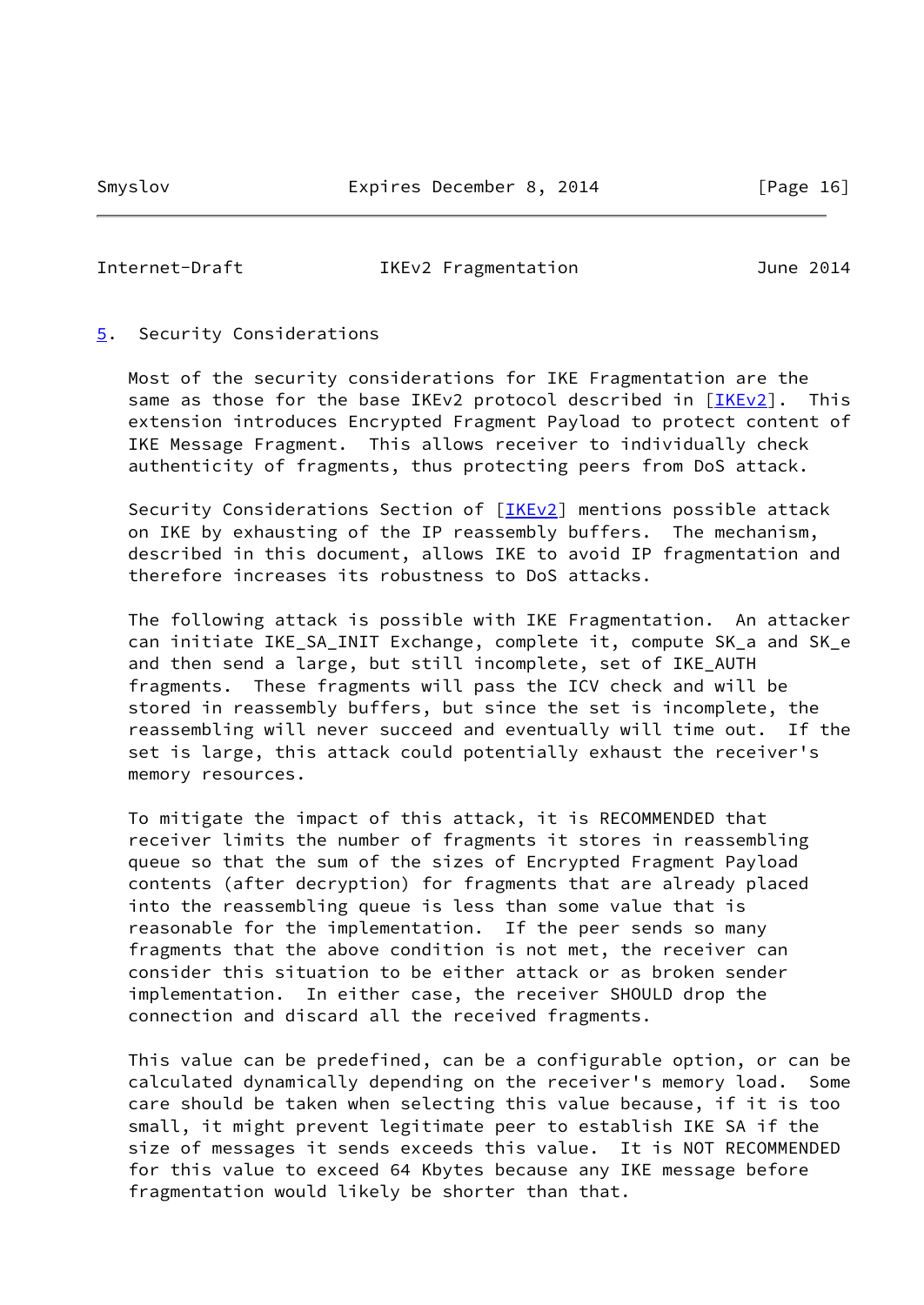# Smyslov **Expires December 8, 2014** [Page 17]

<span id="page-19-1"></span>

| Internet-Draft | IKEv2 Fragmentation | June 2014 |
|----------------|---------------------|-----------|
|----------------|---------------------|-----------|

<span id="page-19-0"></span>[6](#page-19-0). IANA Considerations

 This document defines new Payload in the "IKEv2 Payload Types" registry:

<TBA> Encrypted and Authenticated Fragment SKF

 This document also defines new Notify Message Types in the "Notify Message Types - Status Types" registry:

<TBA> IKEV2\_FRAGMENTATION\_SUPPORTED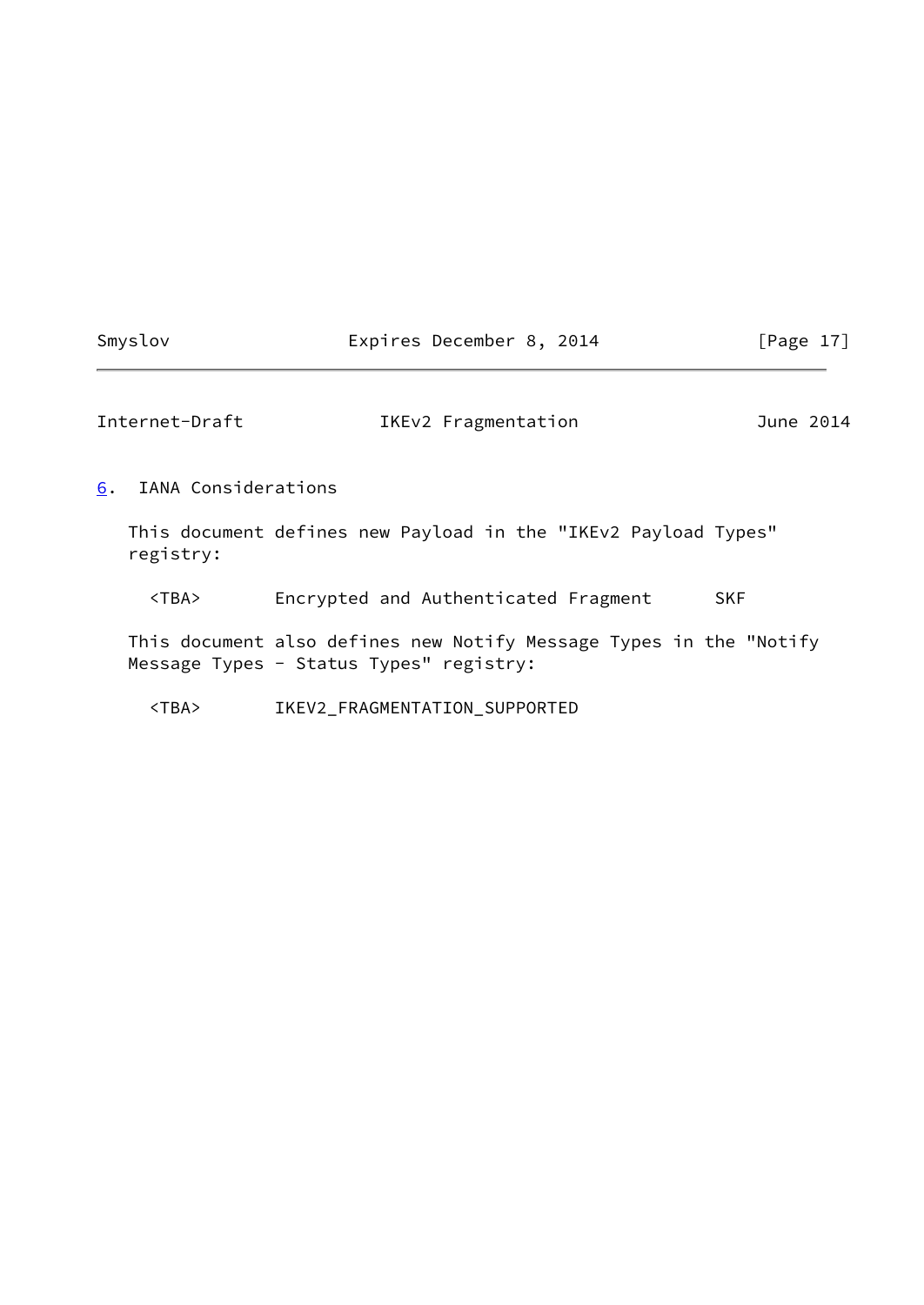Smyslov **Expires December 8, 2014** [Page 18]

<span id="page-20-1"></span>

Internet-Draft IKEv2 Fragmentation June 2014

# <span id="page-20-0"></span>[7](#page-20-0). Acknowledgements

 The author would like to thank Tero Kivinen, Yoav Nir, Paul Wouters, Yaron Sheffer, Joe Touch, Derek Atkins, Ole Troan and others for their reviews and valuable comments. Thanks to Ron Bonica for contributing text to the Introduction Section. Thanks to Paul Hoffman and Barry Leiba for improving text clarity.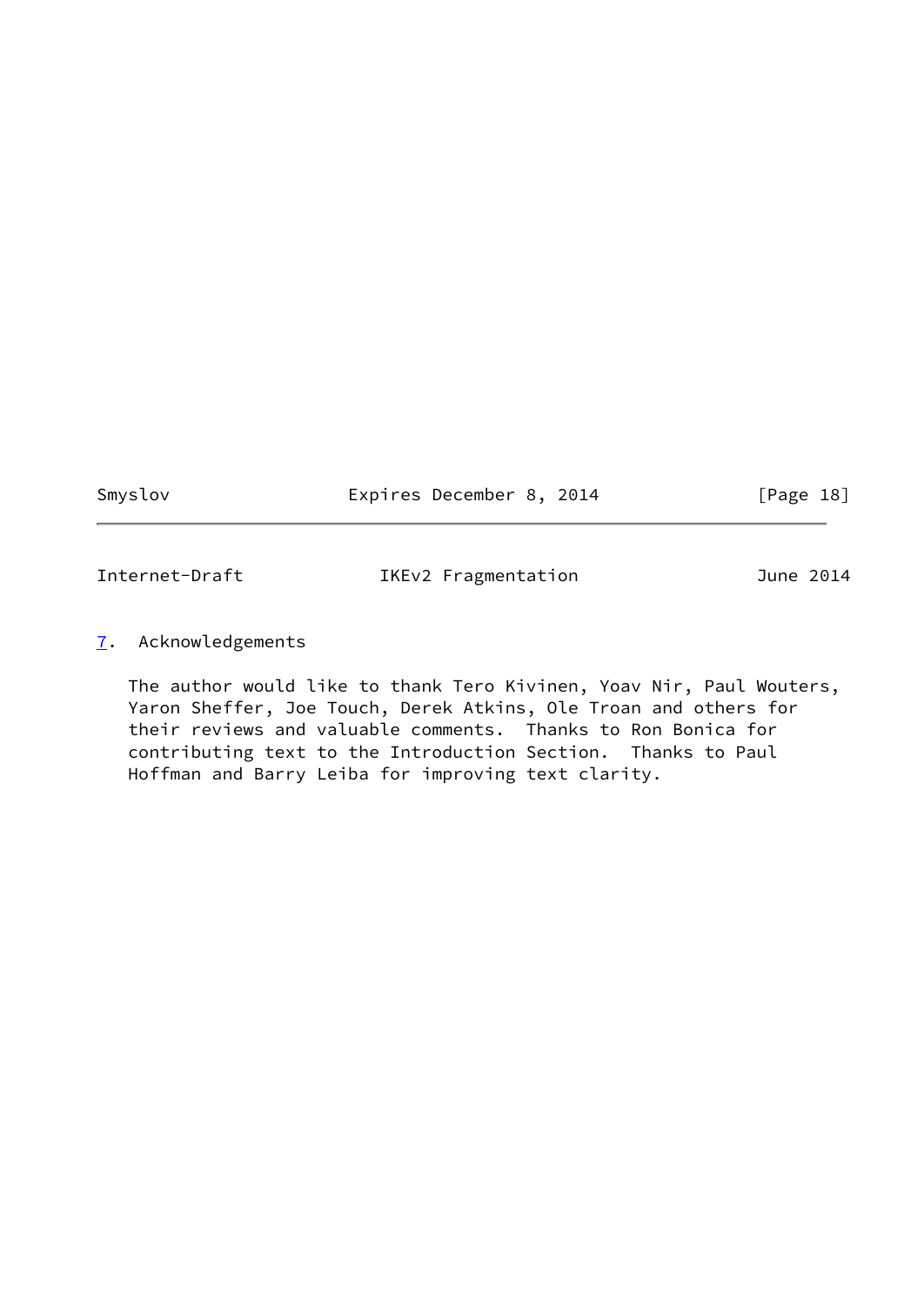Smyslov **Expires December 8, 2014** [Page 19]

<span id="page-21-1"></span>

Internet-Draft IKEv2 Fragmentation June 2014

- <span id="page-21-0"></span>[8](#page-21-0). References
- <span id="page-21-4"></span><span id="page-21-2"></span>[8.1](#page-21-2). Normative References
	- [RFC2119] Bradner, S., "Key words for use in RFCs to Indicate Requirement Levels", [BCP 14](https://datatracker.ietf.org/doc/pdf/bcp14), [RFC 2119](https://datatracker.ietf.org/doc/pdf/rfc2119), March 1997.
	- [IKEv2] Kaufman, C., Hoffman, P., Nir, Y., Eronen, P., and T. Kivinen, "Internet Key Exchange Protocol Version 2 (IKEv2)", [draft-kivinen-ipsecme-ikev2-rfc5996bis-03](https://datatracker.ietf.org/doc/pdf/draft-kivinen-ipsecme-ikev2-rfc5996bis-03) (work in progress), April 2014.
	- [RFC6311] Singh, R., Kalyani, G., Nir, Y., Sheffer, Y., and D. Zhang, "Protocol Support for High Availability of IKEv2/ IPsec", [RFC 6311,](https://datatracker.ietf.org/doc/pdf/rfc6311) July 2011.

<span id="page-21-3"></span>[8.2](#page-21-3). Informative References

[RFC0791] Postel, J., "Internet Protocol", STD 5, [RFC 791](https://datatracker.ietf.org/doc/pdf/rfc791),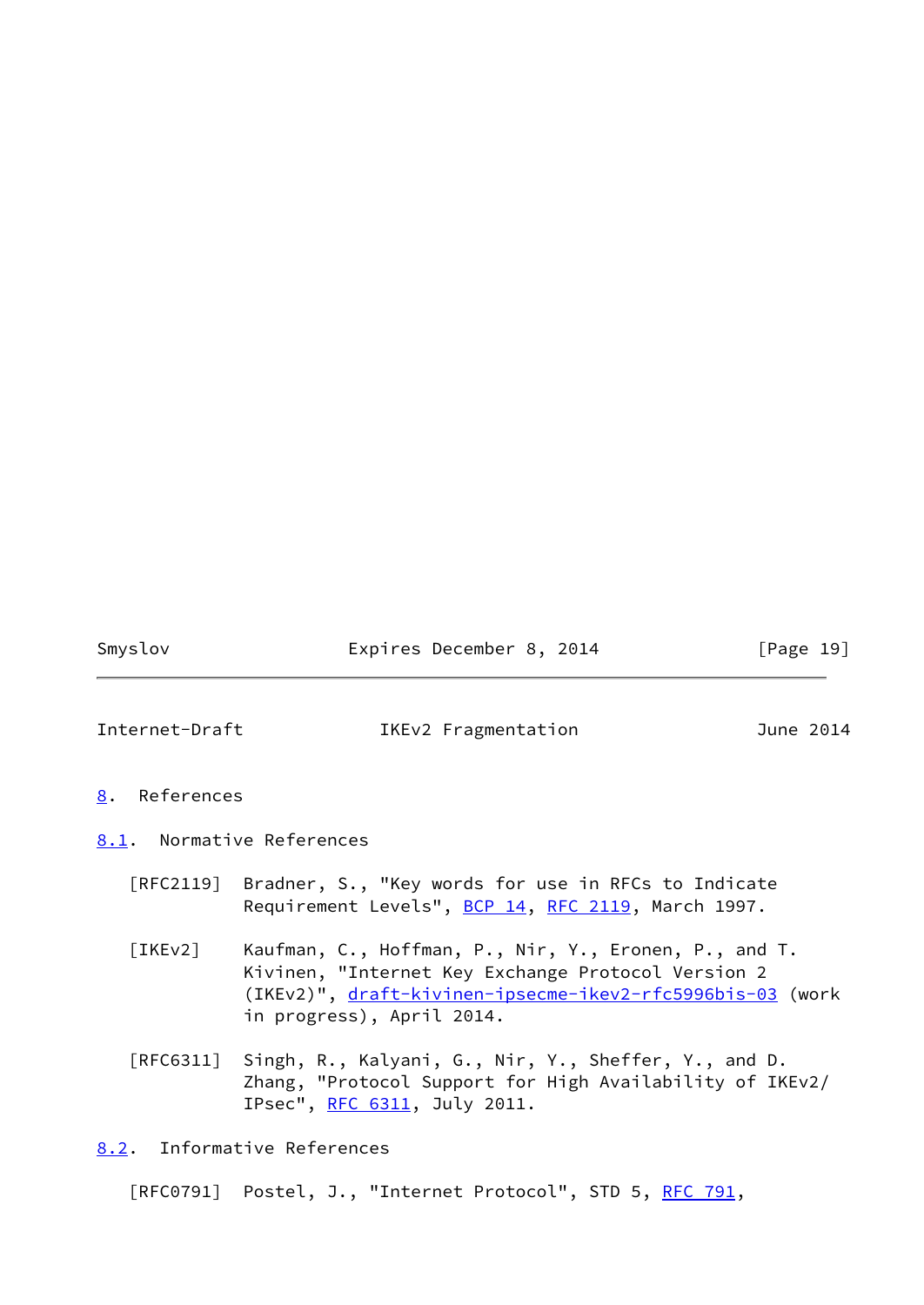September 1981.

- [RFC1191] Mogul, J. and S. Deering, "Path MTU discovery", [RFC 1191,](https://datatracker.ietf.org/doc/pdf/rfc1191) November 1990.
- [RFC1981] McCann, J., Deering, S., and J. Mogul, "Path MTU Discovery for IP version 6", [RFC 1981](https://datatracker.ietf.org/doc/pdf/rfc1981), August 1996.
- [RFC2460] Deering, S. and R. Hinden, "Internet Protocol, Version 6 (IPv6) Specification", [RFC 2460](https://datatracker.ietf.org/doc/pdf/rfc2460), December 1998.
- [RFC4787] Audet, F. and C. Jennings, "Network Address Translation (NAT) Behavioral Requirements for Unicast UDP", [BCP 127](https://datatracker.ietf.org/doc/pdf/bcp127), [RFC 4787,](https://datatracker.ietf.org/doc/pdf/rfc4787) January 2007.
- [RFC4821] Mathis, M. and J. Heffner, "Packetization Layer Path MTU Discovery", [RFC 4821,](https://datatracker.ietf.org/doc/pdf/rfc4821) March 2007.
- [RFC5282] Black, D. and D. McGrew, "Using Authenticated Encryption Algorithms with the Encrypted Payload of the Internet Key Exchange version 2 (IKEv2) Protocol", [RFC 5282](https://datatracker.ietf.org/doc/pdf/rfc5282), August 2008.
- [RFC5405] Eggert, L. and G. Fairhurst, "Unicast UDP Usage Guidelines for Application Designers", [BCP 145](https://datatracker.ietf.org/doc/pdf/bcp145), [RFC 5405](https://datatracker.ietf.org/doc/pdf/rfc5405), November 2008.
- [RFC5723] Sheffer, Y. and H. Tschofenig, "Internet Key Exchange Protocol Version 2 (IKEv2) Session Resumption", [RFC 5723,](https://datatracker.ietf.org/doc/pdf/rfc5723)

|  | [Page 20]                |
|--|--------------------------|
|  | Expires December 8, 2014 |

Internet-Draft IKEv2 Fragmentation June 2014

January 2010.

- [RFC6290] Nir, Y., Wierbowski, D., Detienne, F., and P. Sethi, "A Quick Crash Detection Method for the Internet Key Exchange Protocol (IKE)", [RFC 6290,](https://datatracker.ietf.org/doc/pdf/rfc6290) June 2011.
- [RFC6888] Perreault, S., Yamagata, I., Miyakawa, S., Nakagawa, A., and H. Ashida, "Common Requirements for Carrier-Grade NATs (CGNs)", [BCP 127,](https://datatracker.ietf.org/doc/pdf/bcp127) [RFC 6888](https://datatracker.ietf.org/doc/pdf/rfc6888), April 2013.

<span id="page-22-0"></span>[FRAGDROP]

Jaeggli, J., Colitti, L., Kumari, W., Vyncke, E., Kaeo,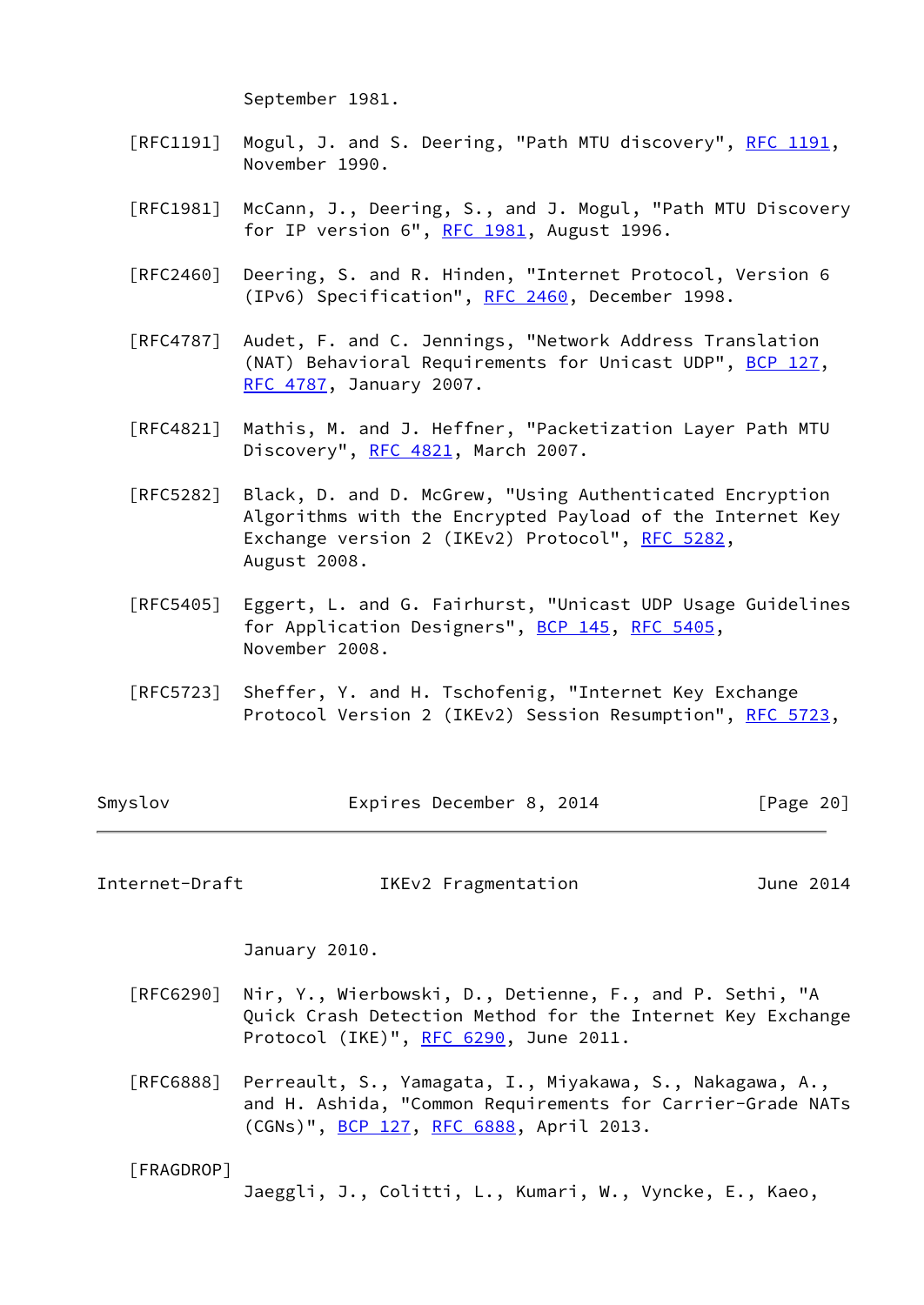M., and T. Taylor, "Why Operators Filter Fragments and What It Implies", [draft-taylor-v6ops-fragdrop-02](https://datatracker.ietf.org/doc/pdf/draft-taylor-v6ops-fragdrop-02) (work in progress), December 2013.

# <span id="page-23-2"></span>[BLACKHOLES]

 De Boer, M. and J. Bosma, "Discovering Path MTU black holes on the Internet using RIPE Atlas", July 2012, <http: //www.nlnetlabs.nl/downloads/publications/ pmtu-black-holes-msc-thesis.pdf>.

### <span id="page-23-3"></span>[DOSUDPPROT]

 Kaufman, C., Perlman, R., and B. Sommerfeld, "DoS protection for UDP-based protocols", ACM Conference on Computer and Communications Security, October 2003.

Smyslov Expires December 8, 2014 [Page 21]

<span id="page-23-1"></span>Internet-Draft IKEv2 Fragmentation June 2014

# <span id="page-23-0"></span>[Appendix A.](#page-23-0) Design rationale

 The simplest approach to the IKE fragmentation would have been to fragment message that is fully formed and ready to be sent. But if message got fragmented after being encrypted and authenticated, this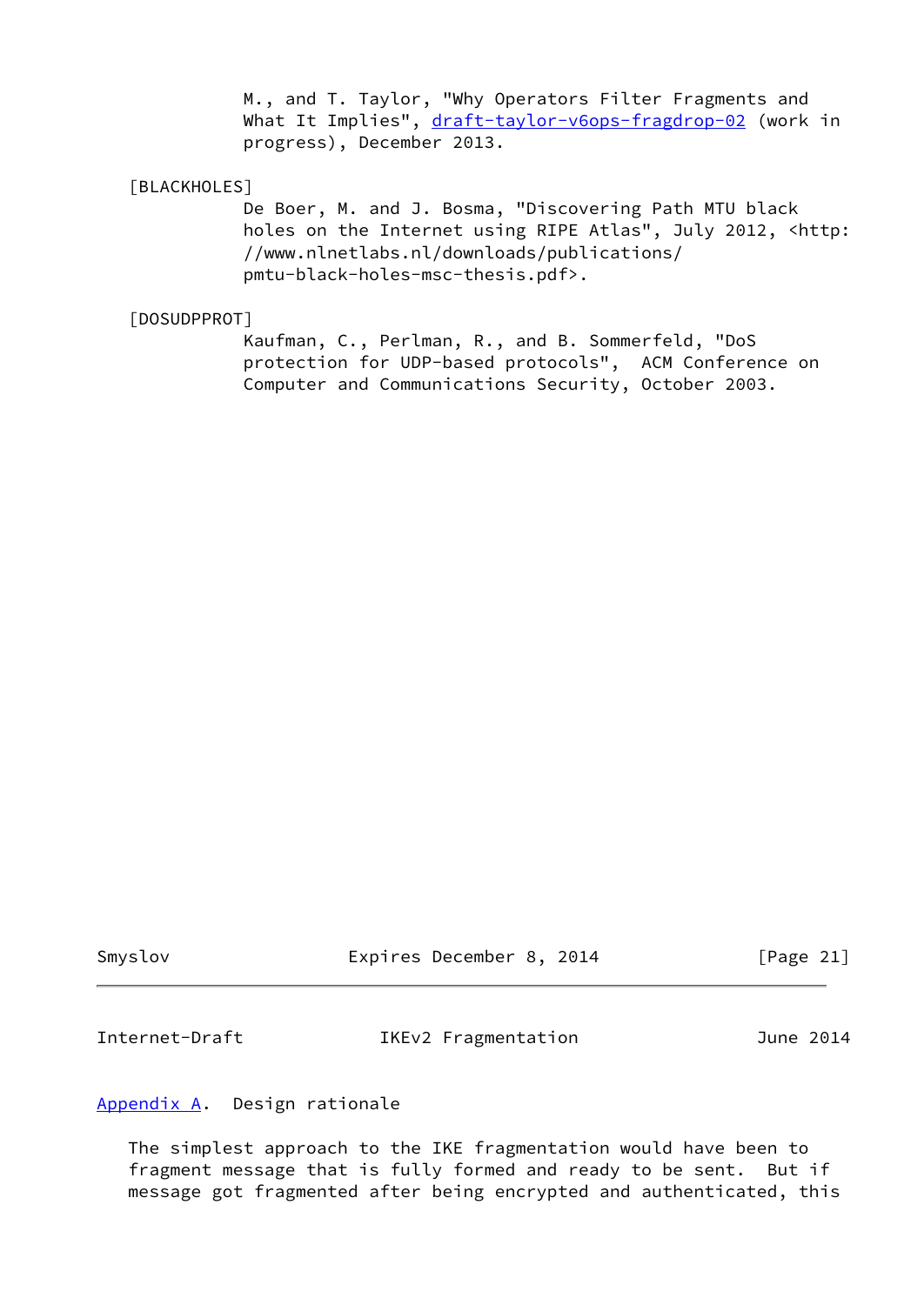could open a possibility for a simple Denial of Service attack. The attacker could infrequently emit forged but valid looking fragments into the network, and some of these fragments would be fetched by receiver into the reassembling queue. Receiver could not distinguish forged fragments from valid ones and could only determine that some of received fragments were forged when the whole message got reassembled and check for its authenticity failed.

 To prevent this kind of attack and also to reduce vulnerability to some other kinds of DoS attacks it was decided to make fragmentation before applying cryptographic protection to the message. In this case each Fragment Message becomes individually encrypted and authenticated, that allows receiver to determine forged fragments and not to store them in the reassembling queue.

Smyslov Expires December 8, 2014 [Page 22]

<span id="page-24-0"></span>Internet-Draft IKEv2 Fragmentation June 2014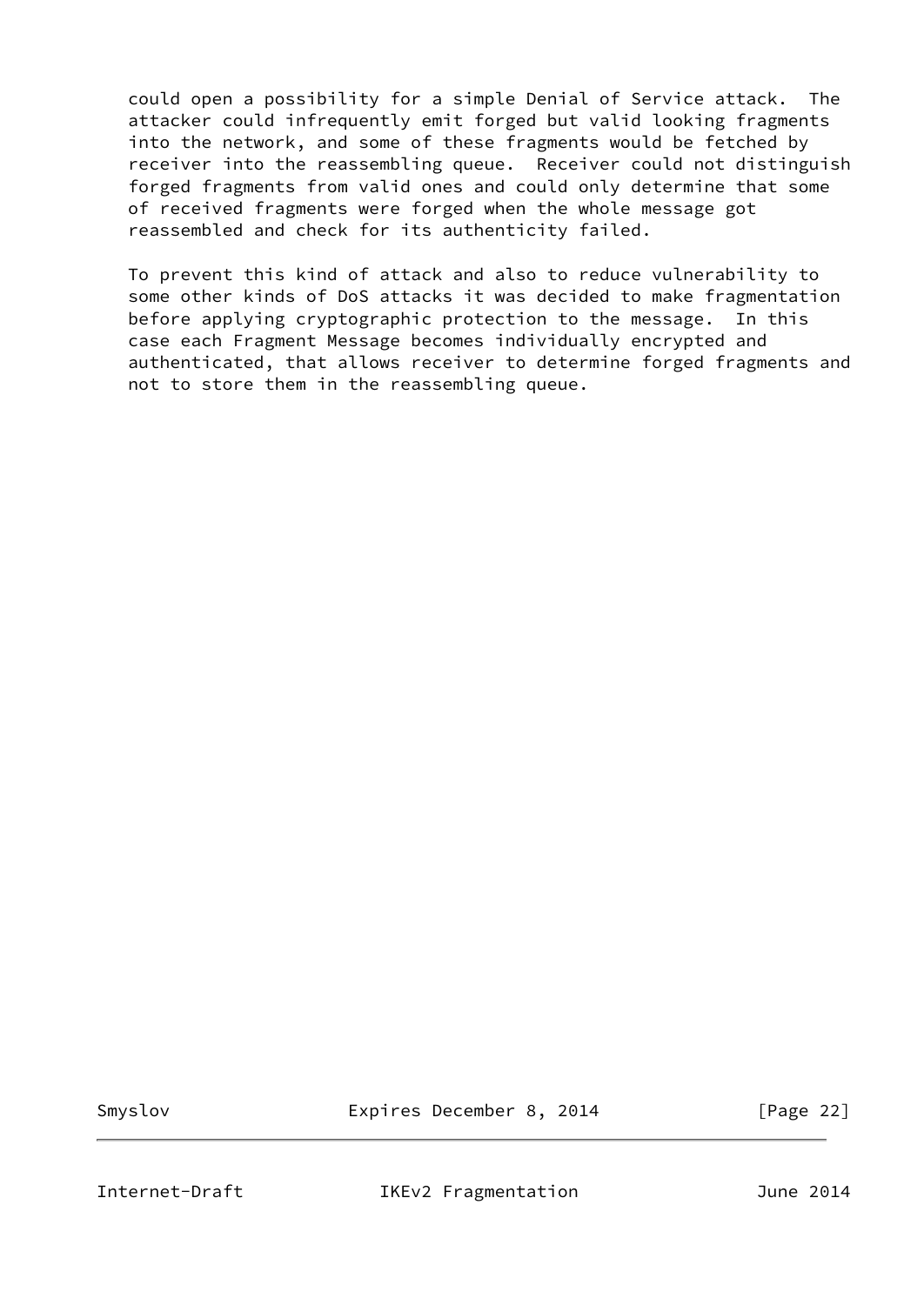# <span id="page-25-0"></span>[Appendix B.](#page-25-0) Correlation between IP Datagram size and Encrypted Payload content size

 For IPv4 Encrypted Payload content size is less than IP Datagram size by the sum of the following values:

- o IPv4 header size (typically 20 bytes, up to 60 if IP options are present)
- o UDP header size (8 bytes)
- o non-ESP marker size (4 bytes if present)
- o IKE Header size (28 bytes)
- o Encrypted Payload header size (4 bytes)
- o IV size (varying)
- o padding and its size (at least 1 byte)

o ICV size (varying)

The sum may be estimated as  $61..105$  bytes + IV + ICV + padding.

 For IPv6 Encrypted Payload content size is less than IP Datagram size by the sum of the following values:

- o IPv6 header size (40 bytes)
- o IPv6 extension headers (optional, size varies)
- o UDP header size (8 bytes)
- o non-ESP marker size (4 bytes if present)
- o IKE Header size (28 bytes)
- o Encrypted Payload header size (4 bytes)
- o IV size (varying)
- o padding and its size (at least 1 byte)

o ICV size (varying)

 If no extension header is present, the sum may be estimated as 81..85 bytes + IV + ICV + padding. If extension headers are present, the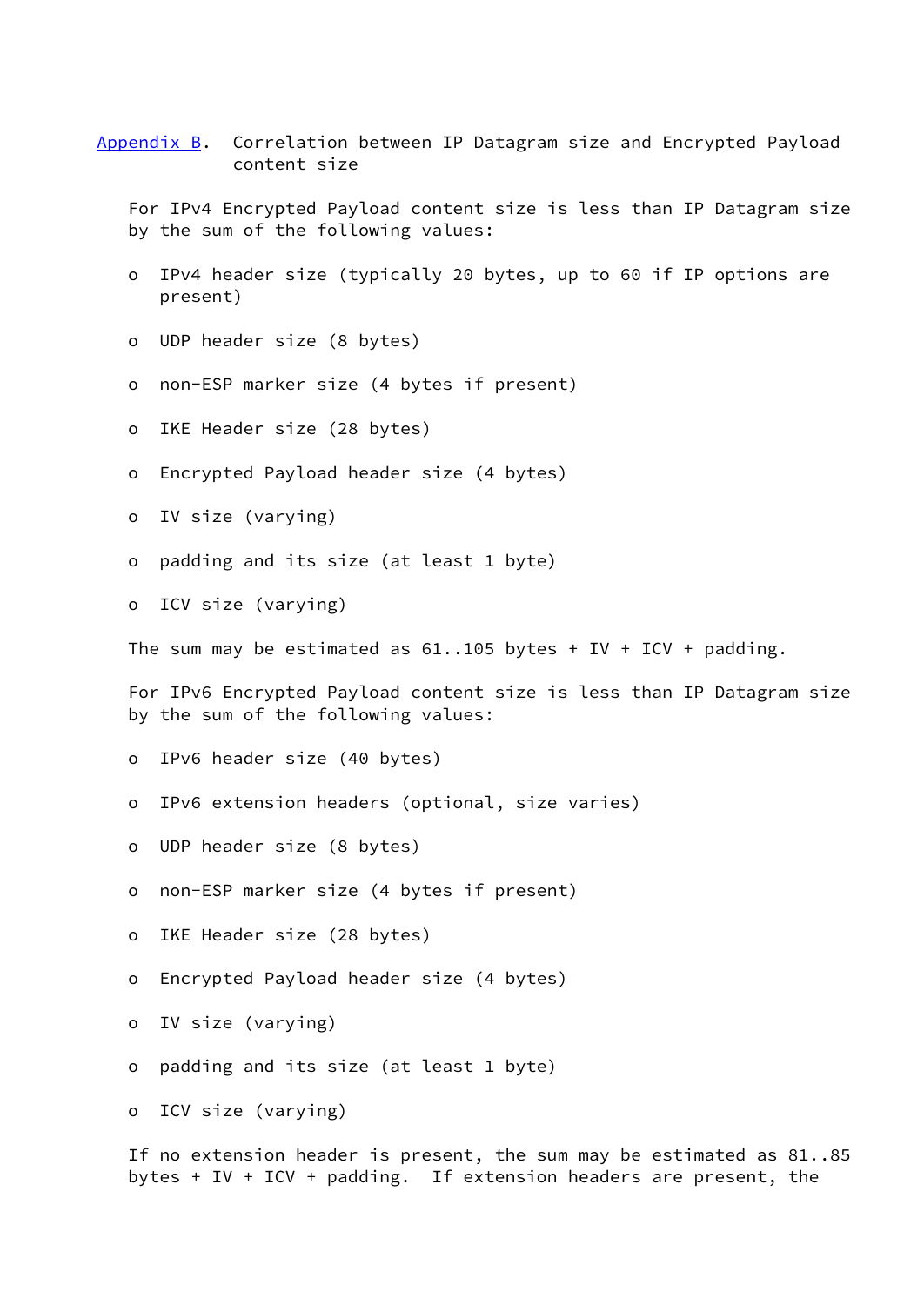Internet-Draft IKEv2 Fragmentation June 2014

 payload content size is further reduced by the sum of the size of the extension headers. The length of each extension header can be calculated as  $8 *$  (Hdr Ext Len) bytes except for the fragment header which is always 8 bytes in length.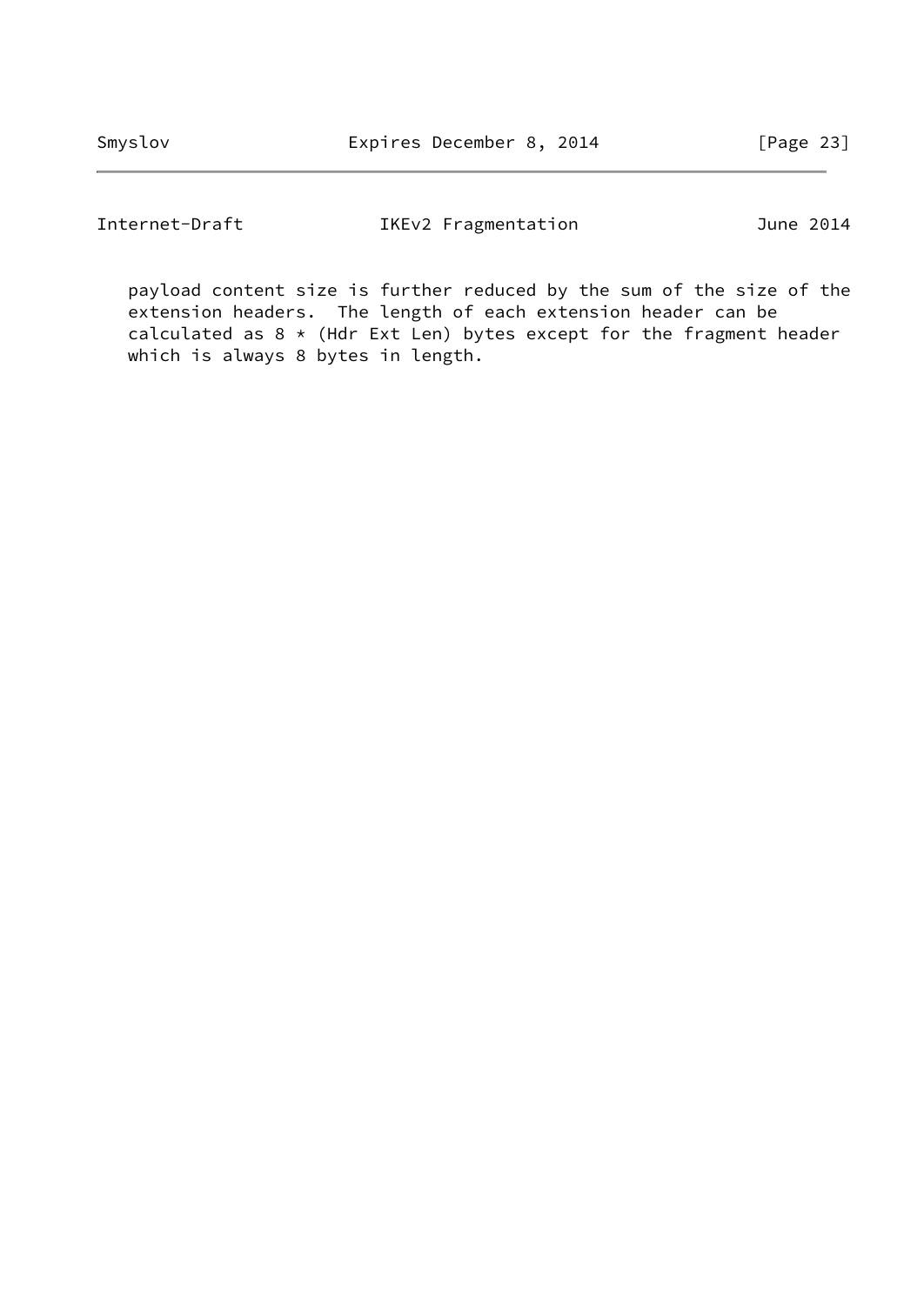Smyslov **Expires December 8, 2014** [Page 24]

<span id="page-27-0"></span>Internet-Draft IKEv2 Fragmentation June 2014

Author's Address

 Valery Smyslov ELVIS-PLUS PO Box 81 Moscow (Zelenograd) 124460 Russian Federation

 Phone: +7 495 276 0211 Email: svan@elvis.ru